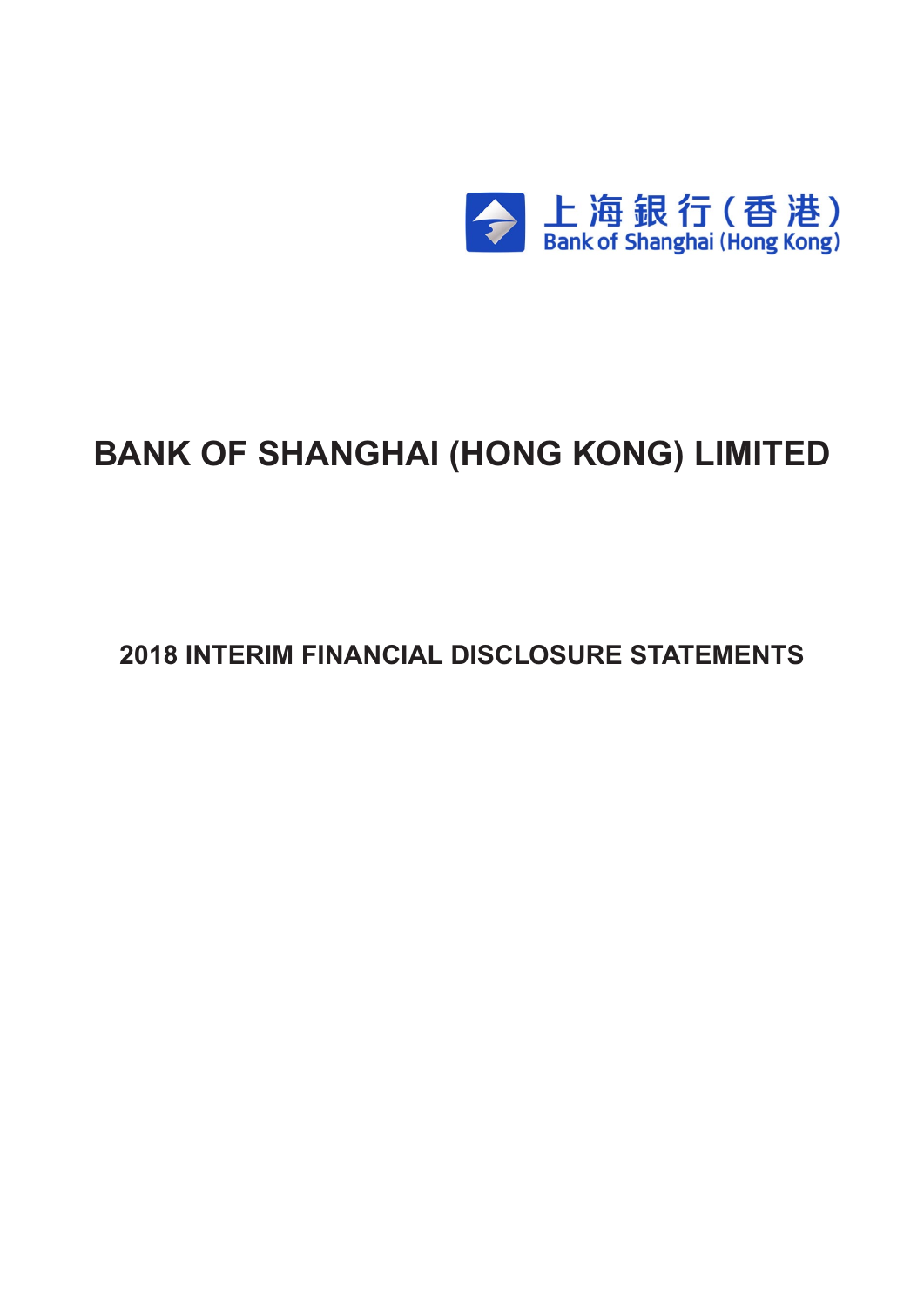# **CONTENTS**

|                                                                      | Page(s) |
|----------------------------------------------------------------------|---------|
| <b>Financial Review</b>                                              | 1       |
| Condensed Consolidated Statement of Comprehensive Income (Unaudited) | 2       |
| Condensed Consolidated Statement of Financial Position (Unaudited)   | 3       |
| Condensed Consolidated Statement of Changes in Equity (Unaudited)    | 4       |
| Condensed Consolidated Statement of Cash Flows (Unaudited)           | 5       |
| Notes to Condensed Consolidated Financial Statements (Unaudited)     | 6       |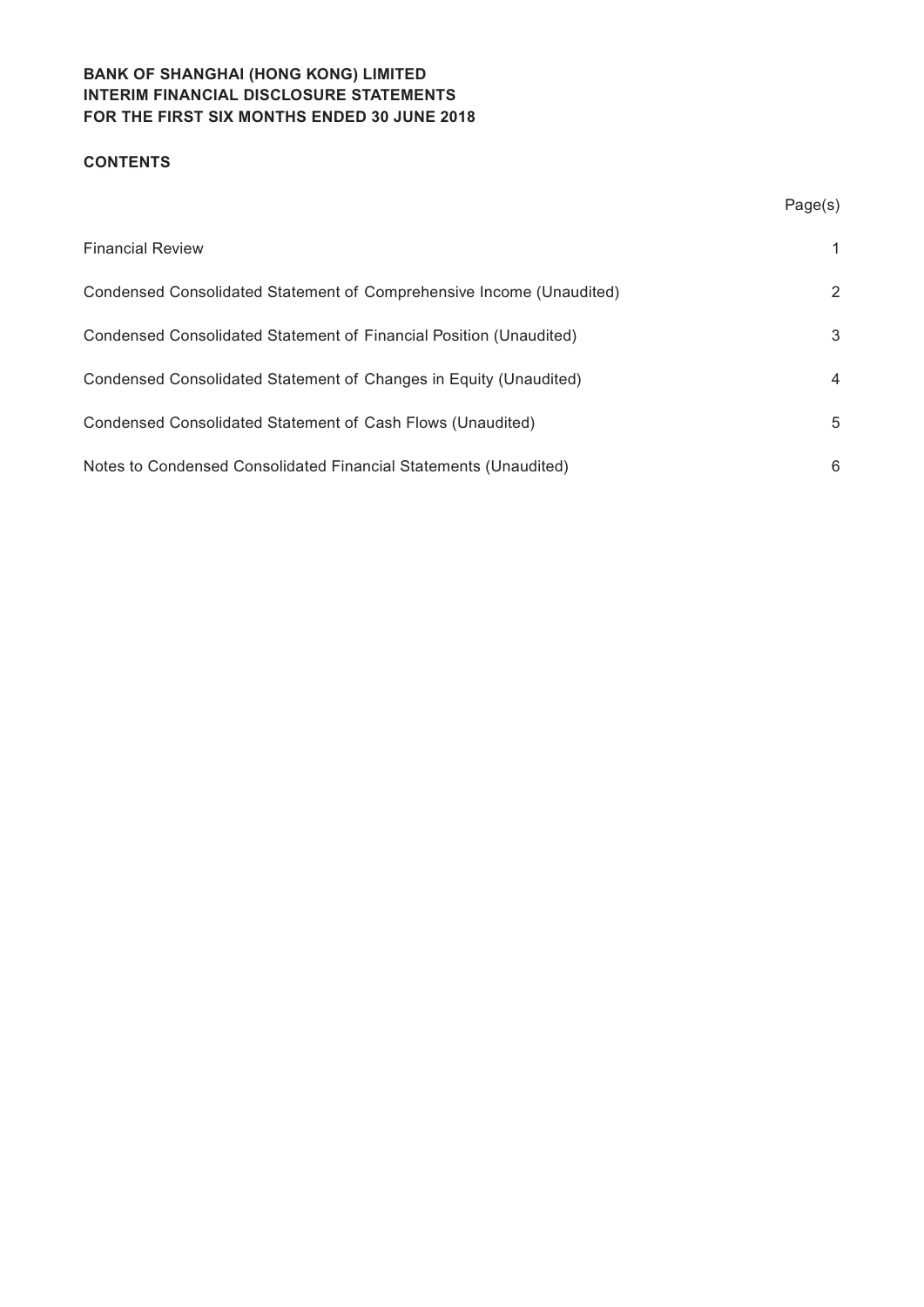Bank of Shanghai (Hong Kong) Limited (the "Company") is pleased to present the interim financial disclosure statement of the Company and its subsidiaries (the "Group") for the first half of 2018 ended 30 June 2018. The condensed consolidated statement of comprehensive income, the condensed consolidated statement of cash flows, and the condensed consolidated statement of changes in equity for the six months period ended 30 June 2018, and the condensed consolidated statement of financial position as at 30 June 2018 of the Group, (all of which are unaudited) along with the explanatory notes are illustrated on pages 2 to 32 of this interim financial disclosure statements.

## **Financial Review**

The Group's pre-tax profit for the period was HK\$146 million, which increased by 85% as compared with the same period of the previous year. It should be noted that the Group's operating results included a foreign exchange translation loss of HK\$7 million (2017: gain of HK\$33 million) on the capital denominated in Renminbi ("RMB") due to depreciation of RMB against HK Dollar during the period and an impairment charge for a non-performing loan. Before accounting for these two items, the Group's operating profit before taxation was HK\$199 million, an increase of HK\$17 million or 9% as compared with the same period of the previous year.

Total loans and advances to customers were up by 1.5% to HK\$15,282 million from 2017 year end, while customer deposits dropped by 33% to HK\$9,122 million.

The Group's financial position continued sound. Total capital adequacy ratio was maintained at a comfortable level at 25.2%, and the average liquidity maintenance ratio ("LMR") at 55.6%. Both ratios are calculated on unconsolidated basis and adequately met the statutory requirements.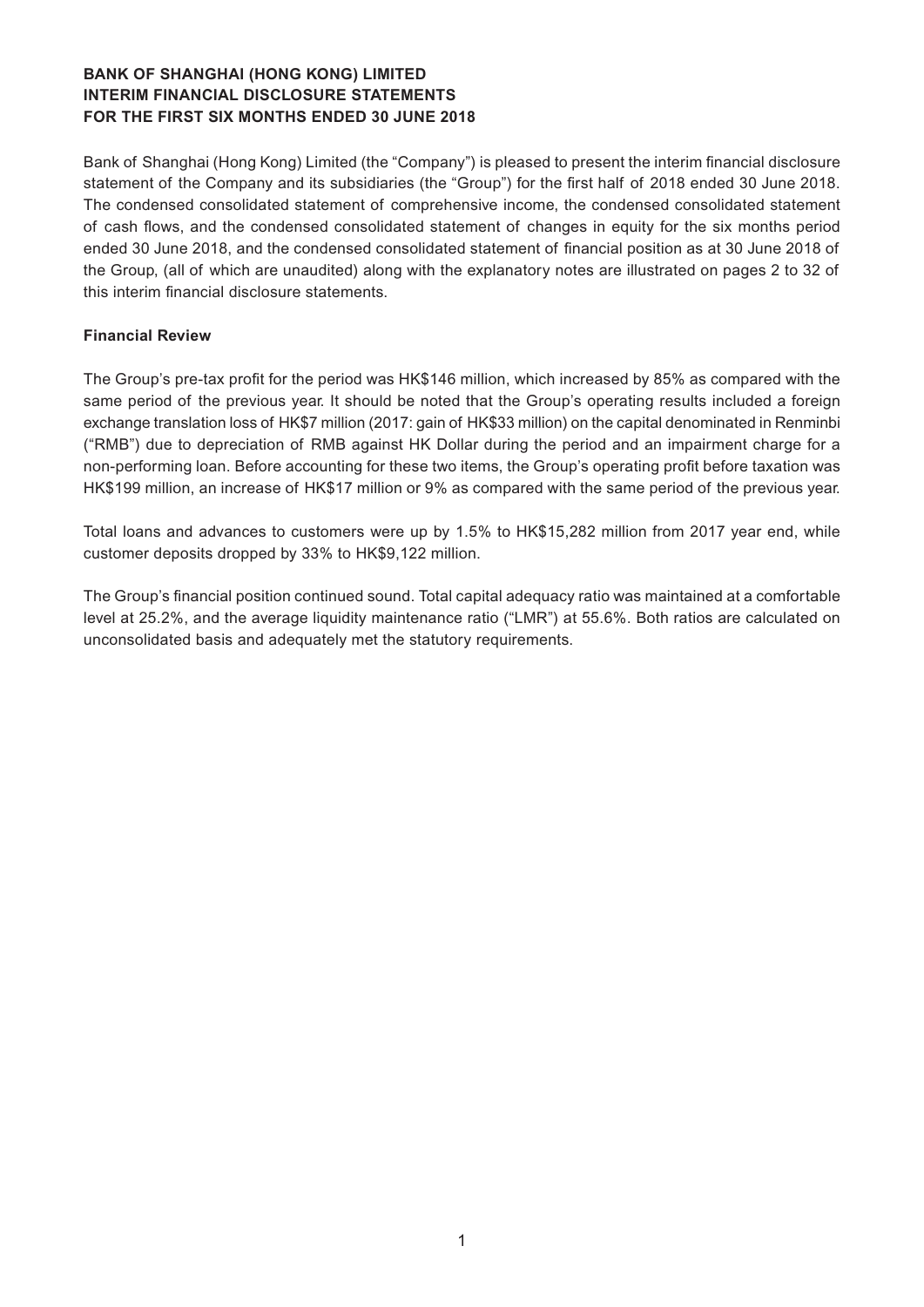# **Condensed CONSOLIDATED STATEMENT OF COMPREHENSIVE INCOME (unaudited)**

|                                                                             | <b>Notes</b> | 6 months ended<br>30 Jun 2018 | 6 months ended<br>30 Jun 2017 |
|-----------------------------------------------------------------------------|--------------|-------------------------------|-------------------------------|
|                                                                             |              | HK\$'000                      | HK\$'000                      |
| Interest income                                                             |              | 530,210                       | 365,475                       |
| Interest expense                                                            |              | (300, 161)                    | (171, 601)                    |
| Net interest income                                                         | 5            | 230,049                       | 193,874                       |
| Net fee and commission income                                               | 6            | 70,838                        | 39,888                        |
| Net income from financial instruments measured at fair<br>value             | 7            | 23,665                        | 59,486                        |
| Net income from investment securities                                       |              | (953)                         | (647)                         |
| Other operating income                                                      |              | 3,548                         |                               |
| <b>Total operating income</b>                                               |              | 327,147                       | 292,602                       |
| Operating expenses                                                          | 8            | (102, 141)                    | (77, 796)                     |
| <b>Operating profit before impairment losses</b>                            |              | 225,006                       | 214,806                       |
| Allowances for credit and other losses                                      | 9            | (79, 192)                     | (136, 218)                    |
| <b>Profit before taxation</b>                                               |              | 145,814                       | 78,588                        |
| <b>Taxation</b>                                                             | 10           | (25, 982)                     | (11,063)                      |
| Profit for the period                                                       |              | 119,832                       | 67,525                        |
| Other comprehensive income for the period, net of                           |              |                               |                               |
| tax<br>Items that may be reclassified subsequently to profit or<br>loss     |              |                               |                               |
| Foreign currency translation differences for Mainland<br>China subsidiaries |              | (7, 444)                      |                               |
| Net movement in revaluation reserve                                         | 11           | (112, 262)                    | 9,760                         |
| Total comprehensive income for the period                                   |              | 126                           | 77,285                        |
|                                                                             |              |                               |                               |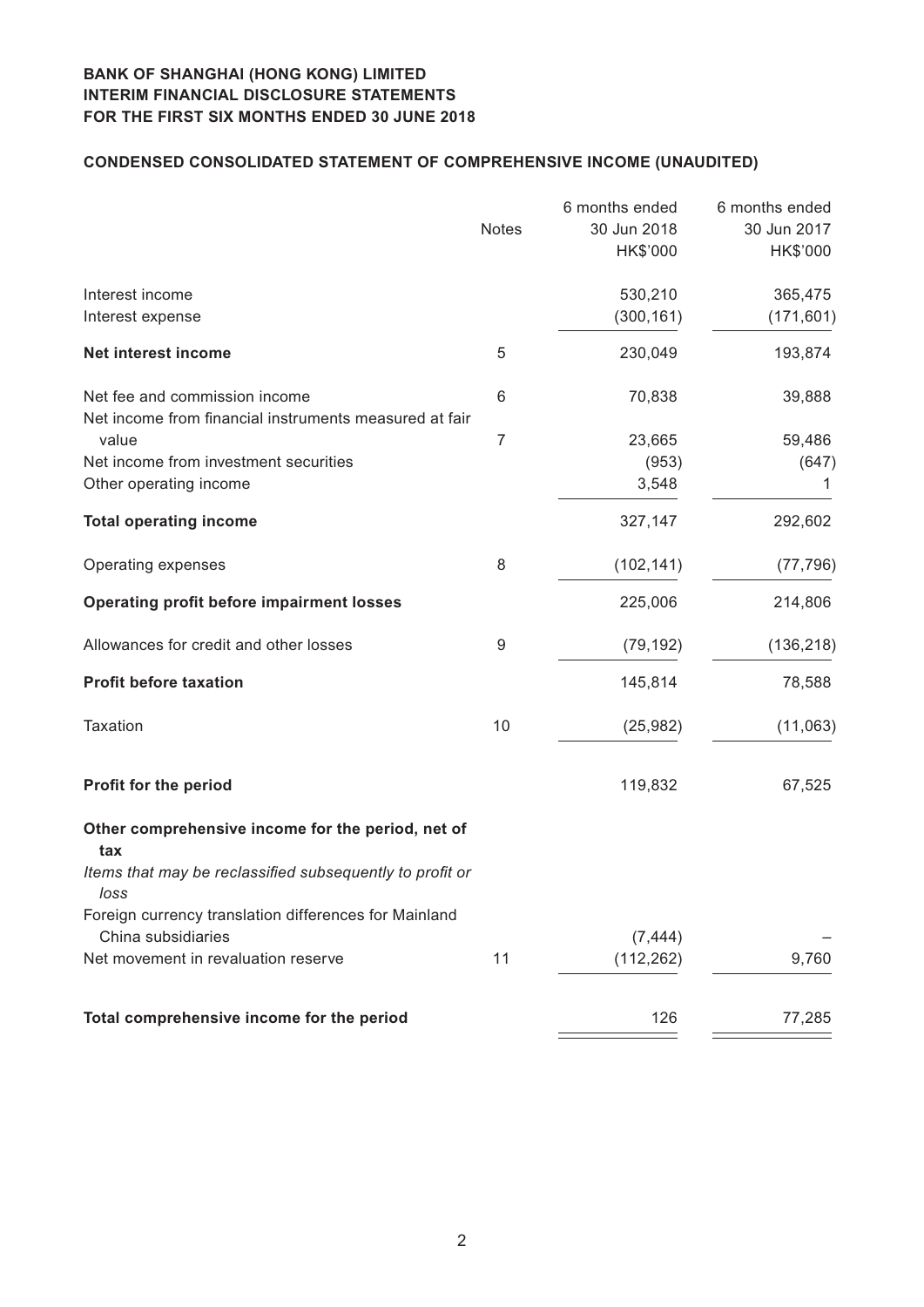# **Condensed CONSOLIDATED STATEMENT OF FINANCIAL POSITION (unaudited)**

|                                                          | Note | 30 Jun 2018<br>HK\$'000 | 31 Dec 2017<br>HK\$'000 |
|----------------------------------------------------------|------|-------------------------|-------------------------|
| <b>Assets</b>                                            |      |                         |                         |
| Cash and balances with banks and central bank            | 12   | 353,490                 | 424,887                 |
| Placements with and advances to banks                    | 13   | 1,358,522               | 7,065,494               |
| <b>Trading assets</b>                                    |      | 4,869                   | 51,230                  |
| Derivative financial assets                              | 21   | 53,379                  | 19,535                  |
| Loans and advances to customers                          | 14   | 15,282,488              | 15,062,895              |
| Investment securities                                    | 15   | 7,984,167               | 2,914,030               |
| Investment in associate                                  |      | 1,184                   | 1,199                   |
| Property and equipment                                   | 16   | 18,541                  | 20,169                  |
| Intangible assets                                        |      | 5,098                   | 6,139                   |
| Current tax recoverable                                  |      |                         | 1,128                   |
| Deferred tax assets                                      |      | 41,141                  | 8,030                   |
| Other assets                                             | 17   | 412,377                 | 202,324                 |
| <b>TOTAL ASSETS</b>                                      |      | 25,515,256              | 25,777,060              |
| <b>Liabilities</b>                                       |      |                         |                         |
| Deposits from customers                                  | 18   | 9,121,697               | 13,628,287              |
| Deposits from banks                                      |      | 3,281,056               | 4,424,141               |
| <b>Trading liabilities</b>                               |      | 167                     |                         |
| Derivative financial liabilities                         | 21   | 130,974                 | 19,294                  |
| Certificates of deposit and other debt securities issued | 19   | 8,053,069               | 3,028,315               |
| Current tax payable                                      |      | 37,216                  | 7,955                   |
| Deferred tax liabilities                                 |      |                         | 437                     |
| <b>Other liabilities</b>                                 | 20   | 477,503                 | 214,262                 |
| <b>TOTAL LIABILITIES</b>                                 |      | 21,101,682              | 21,322,691              |
| <b>Capital and reserves</b>                              |      |                         |                         |
| Share capital                                            |      | 4,000,000               | 4,000,000               |
| Retained profits                                         |      | 485,681                 | 350,080                 |
| Other reserves                                           |      | (72, 107)               | 104,289                 |
| <b>TOTAL EQUITY</b>                                      |      | 4,413,574               | 4,454,369               |
| <b>TOTAL EQUITY AND LIABILITIES</b>                      |      | 25,515,256              | 25,777,060              |
|                                                          |      |                         |                         |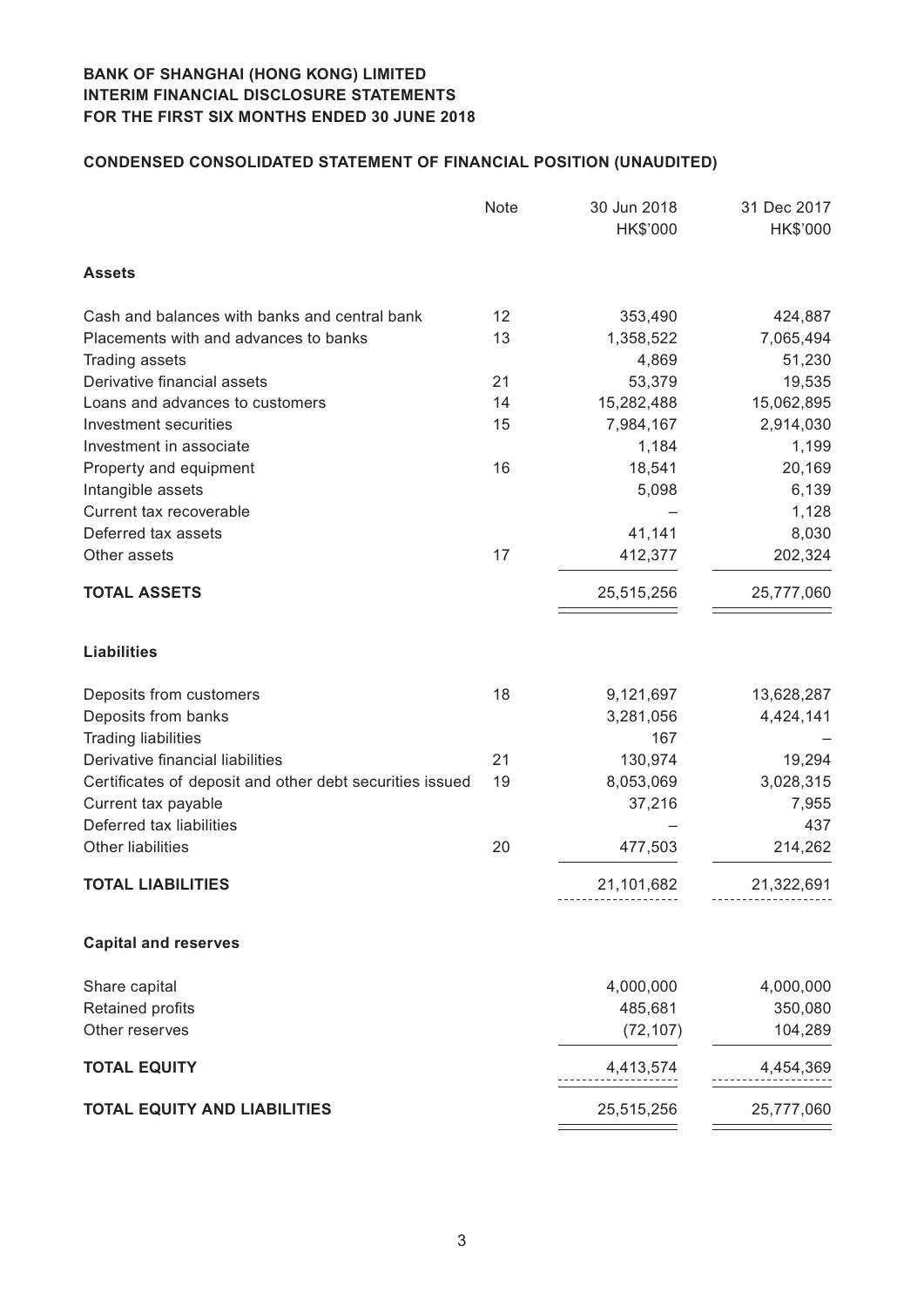## **Condensed CONSOLIDATED STATEMENT OF CHANGES IN EQUITY (unaudited)**

|                                  |           |           | Revaluation |            |          |           |
|----------------------------------|-----------|-----------|-------------|------------|----------|-----------|
|                                  | Share     | Retained  | reserve/    | Regulatory | Exchange |           |
|                                  | capital   | profits   | (deficit)   | reserve    | reserve  | Total     |
|                                  | HK\$'000  | HK\$'000  | HK\$'000    | HK\$'000   | HK\$'000 | HK\$'000  |
| <b>Balance at 1 January 2017</b> | 4,000,000 | 149,506   | (27, 372)   | 87,557     |          | 4,209,691 |
| Total comprehensive income       |           | 67.525    | 9,760       |            |          | 77,285    |
| Transfer to regulatory reserve   |           | (5,253)   |             | 5,253      |          |           |
| Balance at 30 June 2017 and      |           |           |             |            |          |           |
| 1 July 2017                      | 4,000,000 | 211,778   | (17, 612)   | 92,810     |          | 4,286,976 |
| Total comprehensive income       |           | 153,885   | 10,136      |            | 3,372    | 167,393   |
| Transfer to regulatory reserve   |           | (15, 583) |             | 15,583     |          |           |
| Balance at 31 December 2017 and  |           |           |             |            |          |           |
| 1 January 2018                   | 4,000,000 | 350,080   | (7, 476)    | 108,393    | 3,372    | 4,454,369 |
| Impact of adopting HKFRS 9 on 1  |           |           |             |            |          |           |
| January 2018                     |           | (2,702)   | 2,572       | (40, 791)  |          | (40, 921) |
| Total comprehensive income       |           | 119,832   | (112, 262)  |            | (7, 444) | 126       |
| Transfer to regulatory reserve   |           | 18,471    |             | (18, 471)  |          |           |
| Balance at 30 June 2018          | 4,000,000 | 485,681   | (117, 166)  | 49,131     | (4,072)  | 4,413,574 |
|                                  |           |           |             |            |          |           |

The regulatory reserve is maintained to satisfy the provisions of Hong Kong Banking Ordinance for prudential supervision purposes. Movement in this reserve was made directly through retained profits after consultation with the Hong Kong Monetary Authority. The regulatory reserve is non-distributable.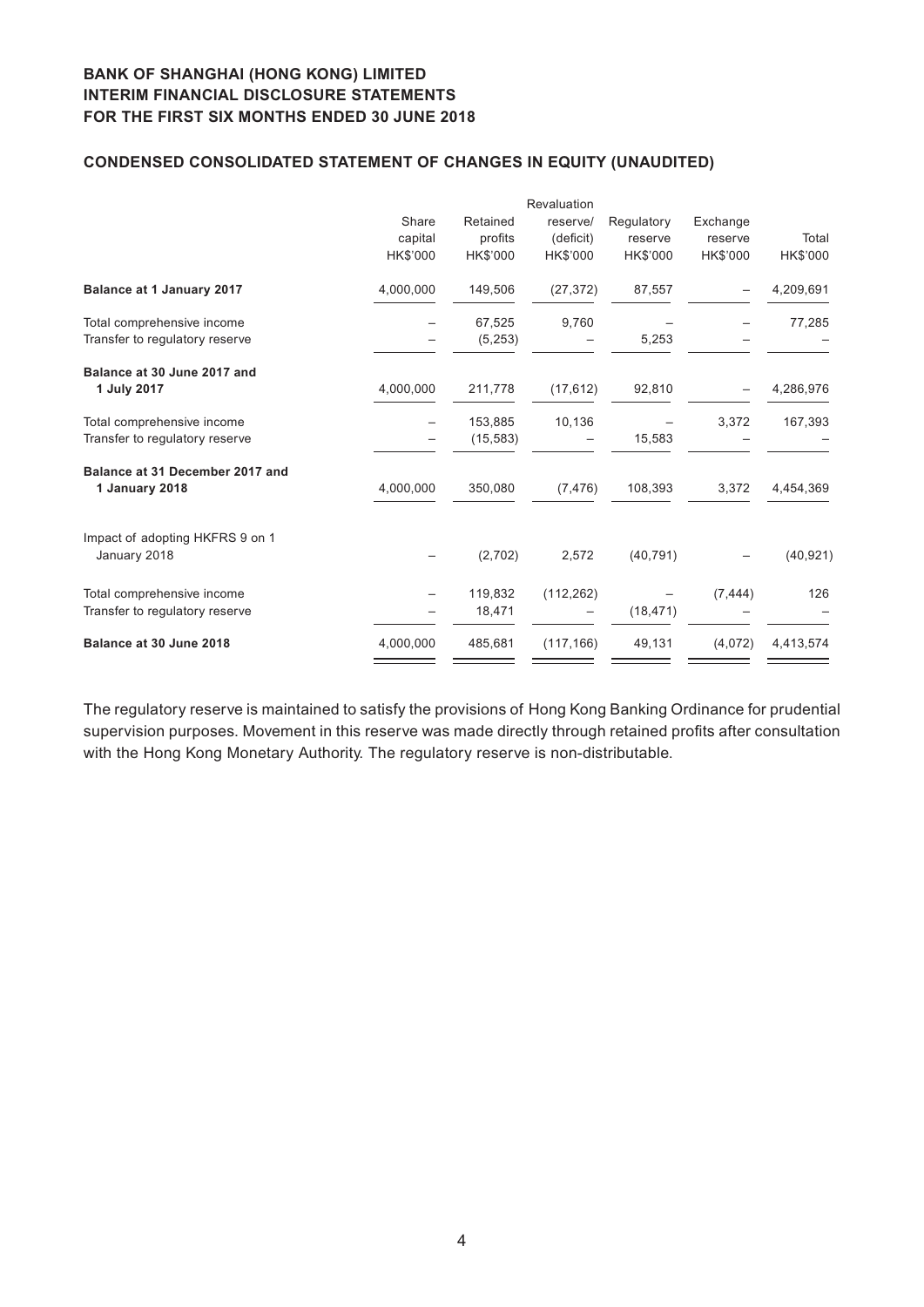# **Condensed CONSOLIDATED STATEMENT OF CASH FLOWS (unaudited)**

|                                                     | <b>Notes</b> | 6 months ended<br>30 Jun 2018<br>HK\$'000 | 6 months ended<br>30 Jun 2017<br>HK\$'000 |
|-----------------------------------------------------|--------------|-------------------------------------------|-------------------------------------------|
| Net cash inflow/(outflow) from operating activities | 22(a)        | (2,097,711)                               | 218,336                                   |
| <b>Investing activities</b>                         |              |                                           |                                           |
| Proceeds from sale and redemption of investment     |              |                                           |                                           |
| securities                                          |              | 6,309,472                                 | 783,823                                   |
| Purchase of investment securities                   |              | (10, 237, 536)                            | (1, 189, 454)                             |
| Purchases of property and equipment and             |              |                                           |                                           |
| intangible assets                                   |              | (2, 432)                                  | (3,827)                                   |
| Interest received from investment securities        |              | 101,764                                   | 15,350                                    |
| Net cash outflow from investing activities          |              | (3,828,732)                               | (394, 108)                                |
| <b>Financing activities</b>                         |              |                                           |                                           |
| Proceeds from issuance of other debt securities     |              | 3,894,179                                 |                                           |
| Redemption of other debt securities                 |              | (781, 945)                                |                                           |
| Interest paid for the other debt securities         |              | (75, 533)                                 |                                           |
| Net cash inflow from financing activities           |              | 3,036,701                                 |                                           |
| Decrease in cash and cash equivalents               |              | (2,889,742)                               | (175, 772)                                |
| Cash and cash equivalents at 1 January              |              | 5,822,341                                 | 6,231,465                                 |
| Cash and cash equivalents at 30 June                | 22(b)        | 2,932,599                                 | 6,055,693                                 |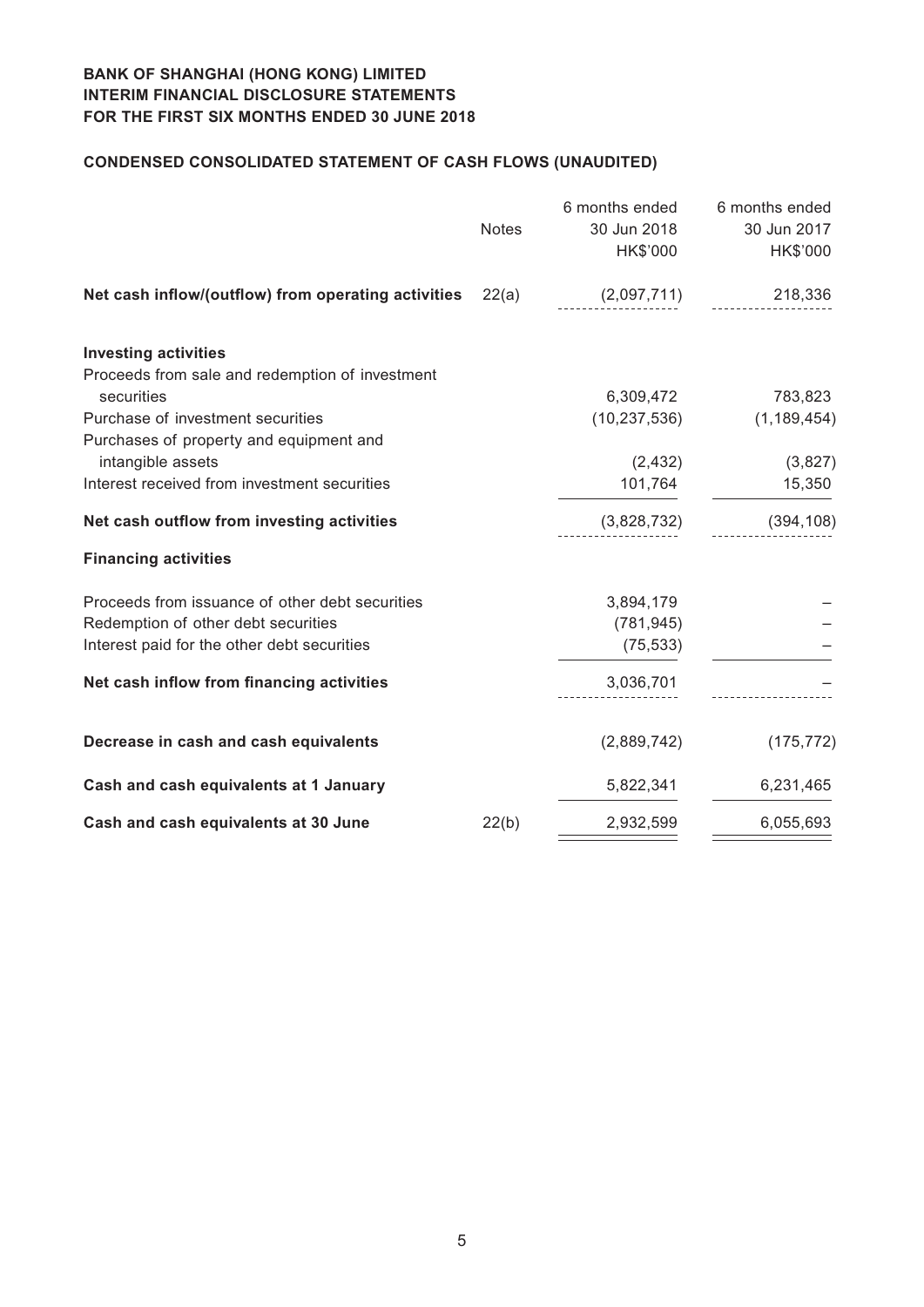## **Notes to Condensed Consolidated Financial Statements (Unaudited)**

#### **(1) BASIS OF CONSOLIDATION**

The interim financial disclosure statements cover the consolidated positions of the Company and its subsidiaries.

For regulatory reporting purposes, the Company is required to compute its capital adequacy ratios and leverage ratio on an unconsolidated basis that is different from the basis of consolidation for accounting purposes. The basis is illustrated in the Note 3(a) of the Regulatory Disclosure Statements.

#### **(2) BASIS OF PREPARATION**

#### **(a) Accounting policies**

These condensed consolidated financial statements have been prepared in accordance with the Hong Kong Accounting Standard ("HKAS") 34, Interim Financial Reporting, issued by the Hong Kong Institute of Certified Public Accountants ("HKICPA"). These interim financial disclosure statements were authorised for issuance on 28 September 2018.

The accounting policies applied in preparing the condensed consolidated financial statements are the same as those applied in preparing the financial statements for the year ended 31 December 2017 as disclosed in the Group's Directors' Report and Consolidated Financial Statements for the year ended 31 December 2017, which were prepared in accordance with all applicable Hong Kong Financial Reporting Standards ("HKFRSs").

#### **(b) New and amended standards and interpretations**

#### **HKFRS 9 Financial Instruments**

During the period, the Group has adopted the HKFRS 9, which replaces the existing guidance in HKAS 39, includes revised guidance on the classification and measurement of financial instruments; more timely recognition of expected credit losses ("ECL") of financial assets; and introduces revised requirements for general hedge accounting. All the requirements of HKFRS 9 were adopted from 1 January 2018.

#### **Classification and subsequent measurement of financial assets**

HKFRS 9 replaces the classification and measurement model in HKAS 39 with a model that categorises debt- like financial assets based on the business model within which the assets are managed, and whether the assets constitute a "basic lending arrangement" where their contractual cash flows represent solely payments of principal and interest ("SPPI").

• Debt instruments are measured at amortised cost when they are in a "hold to collect" ("HTC") business model and have contractual cash flows that are SPPI in nature. The objective of a HTC business model is to collect contractual principal and interest cash flows. Sales are incidental to the objective and expected to be either insignificant or infrequent.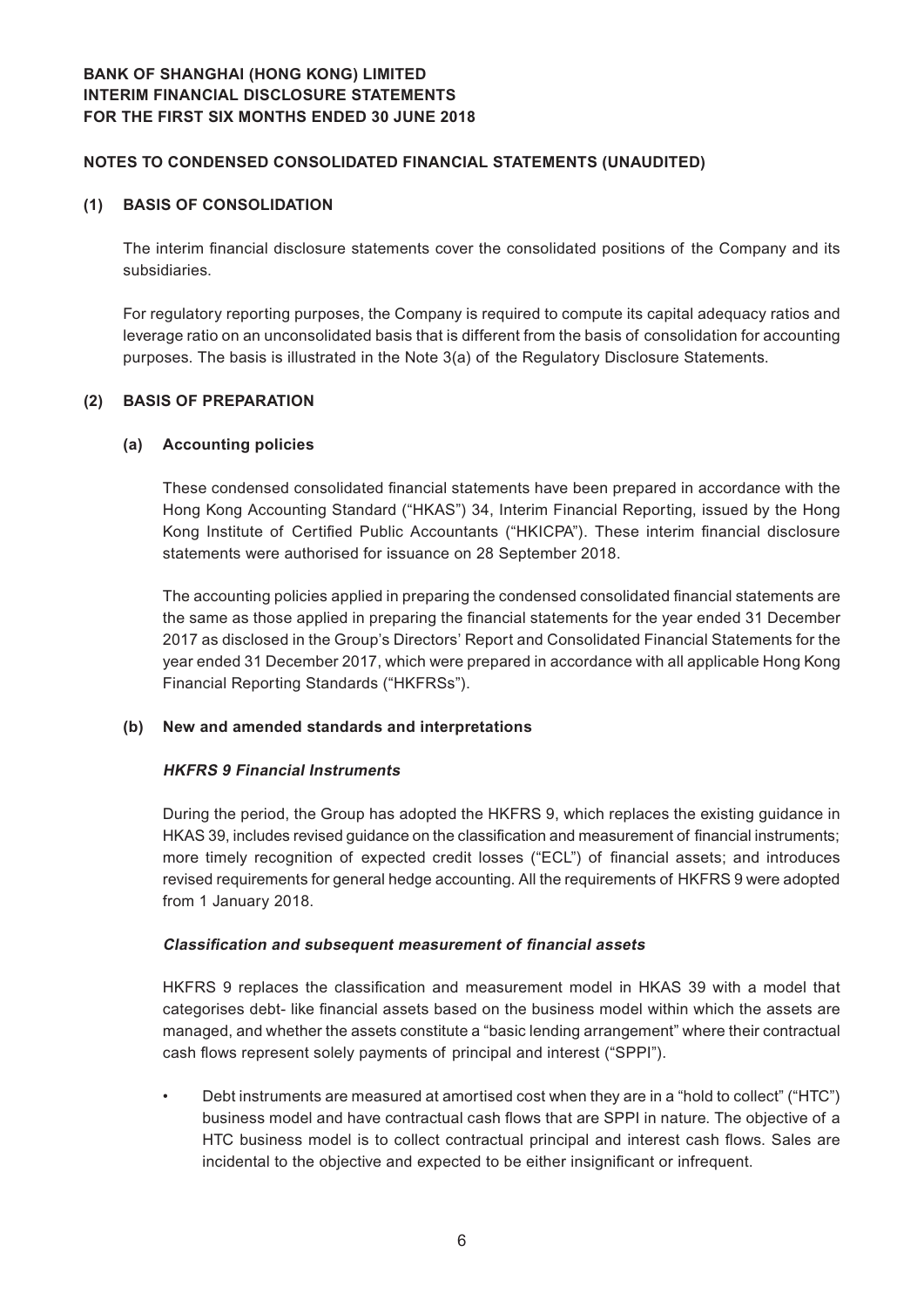## **Notes to Condensed Consolidated Financial Statements (Unaudited) (CONTINUED)**

- **(2) BASIS OF PREPARATION (CONTINUED)**
	- **(b) New and amended standards and interpretations (continued)**

## **Classification and subsequent measurement of financial assets (continued)**

• Debt instruments are measured at fair value through other comprehensive income ("FVOCI") when they are in a "hold to collect & sell" ("HTC&S") business model and have cash flows that are SPPI in nature. Both the collection of contractual cash flows and sales are integral to achieving the objective of the HTC&S business model.

Unrealised gains or losses on FVOCI debt instruments are recorded in other comprehensive income and accumulated in FVOCI reserves. When they are sold, the accumulated fair value adjustments in FVOCI are reclassified to profit or loss as "Net income from investment securities".

- Debt instruments are measured at fair value through profit or loss ("FVPL") when:
	- i. the assets are not SPPI in nature;
	- ii. the assets are not part of a "HTC" or "HTC & S" business model; or
	- iii. the assets are designated at FVPL so as to eliminate or significantly reduce the measurement or recognition inconsistencies that would otherwise arise from measuring assets or liabilities on different bases.

Realised and unrealised gains or losses on FVPL financial assets, except interest income, are taken to "Net income from financial instruments measured at fair value" in the Statement of Comprehensive Income in the period they arise.

- Subsequent changes in fair value of non-trading equity instruments can be taken through profit or loss or other comprehensive income, as elected. Other than dividend income, gains and losses on FVOCI equity instruments are recorded in other comprehensive income and accumulated in FVOCI reserves, and are not reclassified to profit or loss upon derecognition.
- Derivatives (including derivatives embedded in financial liabilities but separated for accounting purposes) are also classified as held for trading unless they are designated as hedging instruments. Derivatives are classified as assets when the fair value is positive and as liabilities when the fair value is negative. Changes in the fair value of derivatives other than those designated as hedging instruments in cash flow or net investment hedges are included in "Net income from financial instruments measured at fair value".
- Reclassification of financial assets are prohibited unless the Group changes its business model for managing financial assets. In practice, this is expected to be infrequent.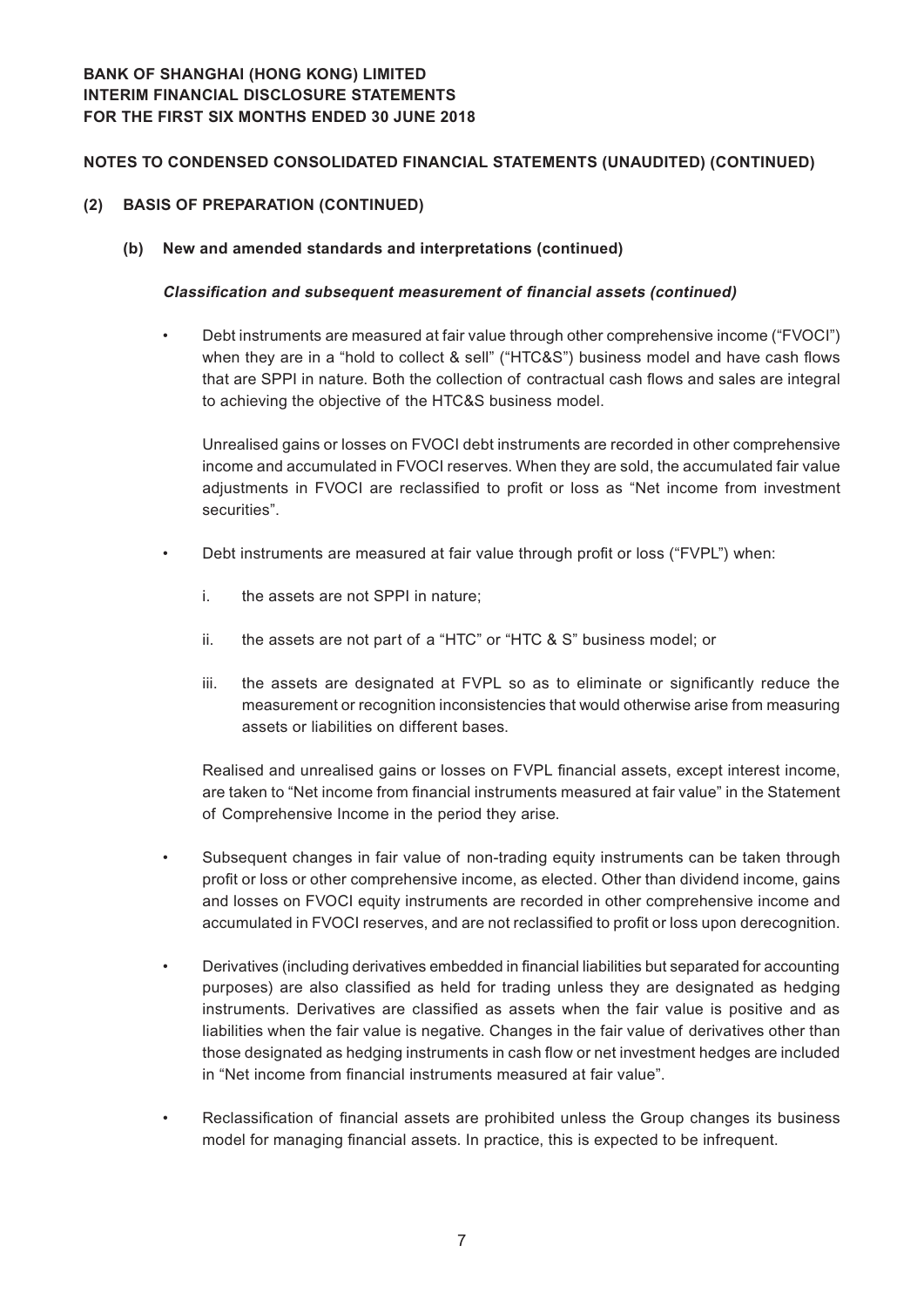## **Notes to Condensed Consolidated Financial Statements (Unaudited) (CONTINUED)**

## **(2) BASIS OF PREPARATION (CONTINUED)**

## **(b) New and amended standards and interpretations (continued)**

## **Expected Credit Loss ("ECL")**

HKFRS 9 introduces a new impairment model that requires the recognition of ECL for all financial assets, except for financial assets classified or designated as FVPL and equity securities, which are not subject to impairment assessment. Off-balance sheet items that are subject to ECL include financial guarantees and undrawn loan commitments.

Under HKFRS 9, ECL is assessed using an approach which classifies financial assets into three stages, each of which is associated with an ECL requirement that is reflective of the assessed credit risk profile. A financial asset is classified under:

- Stage 1, if it was not credit-impaired upon origination, and there has not been a significant increase in its credit risk. The ECL of a Stage 1 financial asset will be the credit loss that is expected to result from a default occurring over the next 12 months;
- Stage 2, if it was not credit-impaired upon origination but has since experienced a significant increase in credit risk. The ECL of a Stage 2 financial asset will be the credit loss that is expected over the expected remaining life of the financial asset;
- Stage 3, if it has been credit-impaired with objective evidence of default. The assessed ECL for a Stage 3 financial asset is also the credit loss that is expected over the expected remaining life of the financial asset.

The impairment requirements of HKFRS 9 require management judgements, estimates and assumptions, particularly in the areas discussed below.

#### Measurement of ECLs

ECLs are unbiased probability-weighted estimates of credit losses determined by evaluating a range of possible outcomes and taking into account past events, current conditions and assessments of future economic conditions. The measurement of ECL is based primarily on the product of the instrument's probability of default ("PD"), loss given default ("LGD") and exposure at default ("EAD") discounted using the Effective Interest Rate to the reporting date. The main difference between Stage 1 and Stage 2 ECL is the respective calculation horizon. Stage 1 estimates project PD, LGD and EAD over a maximum period of 12 months while Stage 2 estimates these parameters over the expected remaining life of the financial asset.

#### Expected Life

When measuring the ECL for Stage 2 assets, cashflows over the expected remaining life of the financial asset are considered. For most financial instruments, this is the same as the remaining contractual life which represents the maximum contractual period over which the Group is exposed to the credit risk of the customers.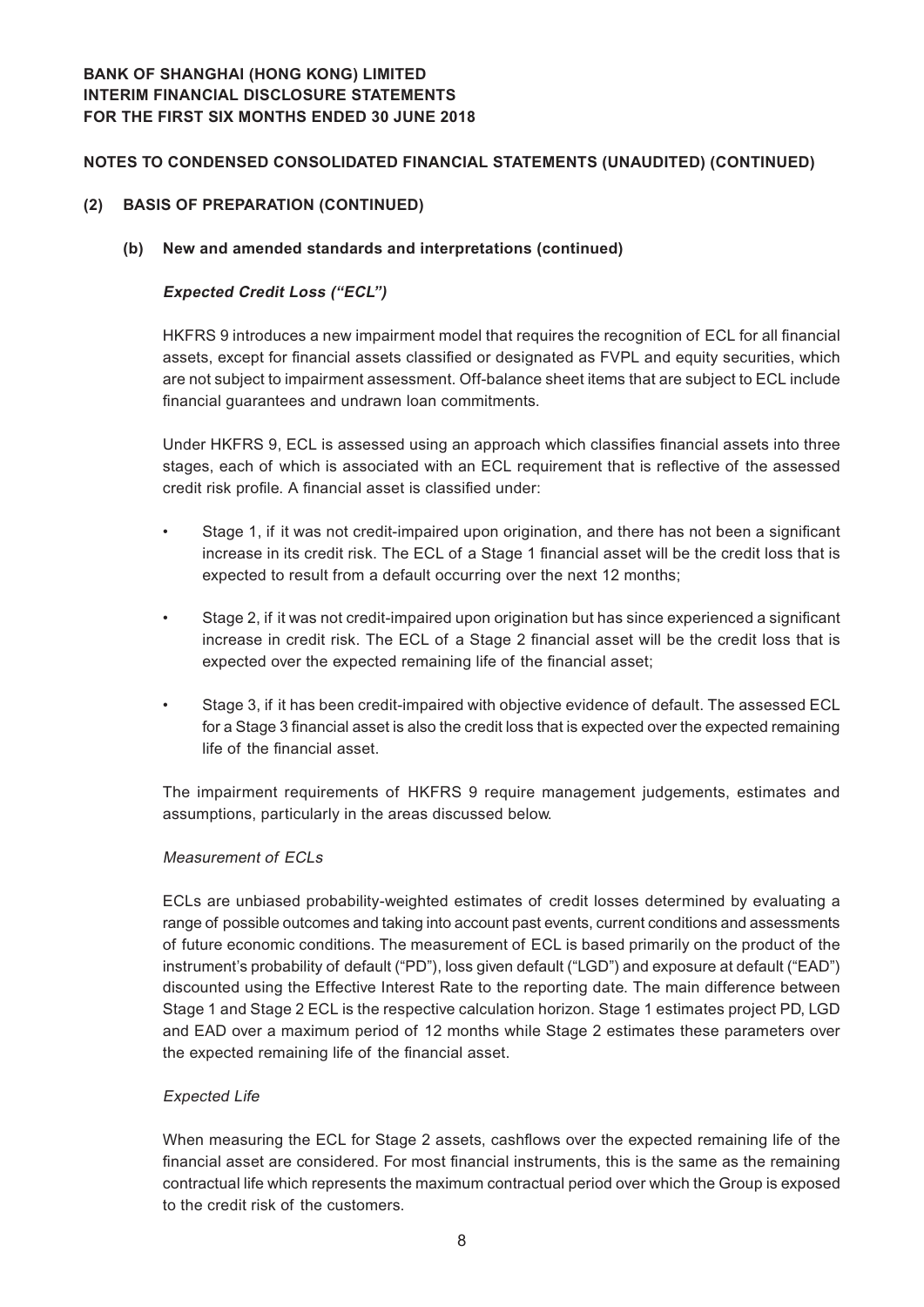## **Notes to Condensed Consolidated Financial Statements (Unaudited) (CONTINUED)**

## **(2) BASIS OF PREPARATION (CONTINUED)**

## **(b) New and amended standards and interpretations (continued)**

## **Expected Credit Loss ("ECL") (continued)**

#### Assessment of significant increase in credit risk

The analysis underpinning the assessment of whether a financial asset has experienced a significant increase in credit risk since origination is multi-factor in nature, with a range of qualitative and quantitative parameters taken into consideration.

Financial assets are deemed to have experienced a significant increase in credit risk when: (1) observed changes in the probability of default, as measured in the downgrade in internal credit risk rating for each obligor between initial recognition and reporting date, are more than prespecified thresholds; (2) exposures are placed on certain categories of internal credit "watchlists" for closer scrutiny of developing credit issues;

In any event, all exposures that are more than 30 days past due are considered to have demonstrated a significant increase in credit risk and are classified as Stage 2.

A Stage 2 exposure can migrate back to Stage 1 if it is assessed that there is assurance of a sustainable improvement in its credit profile.

#### Definition of default for credit-impaired financial assets

Exposures are classified as Stage 3 if deemed to be credit-impaired or have suffered objective evidence of default as at the reporting date. The definition of default that is applied upon adoption of HKFRS 9 is consistent with that specified in the Basel regulatory capital rules.

The Group assesses whether there is evidence that a financial asset or a group of financial assets is impaired at the end of each reporting period, The Group carries out regular and systematic reviews of all credit facilities extended to customers. The criteria that the Group uses to determine whether there is evidence of an impairment loss include:

- Significant financial difficulty of the issuer or obligor, including breach of covenants and/ or financial conditions;
- A breach of contract, such as a default or delinquency in interest or principal payments;
- Granting of a concession to the borrower, for economic or legal reasons relating to the borrower's financial difficulty, that the Group would not otherwise consider;
- High probability of bankruptcy or other financial reorganisation of the borrower.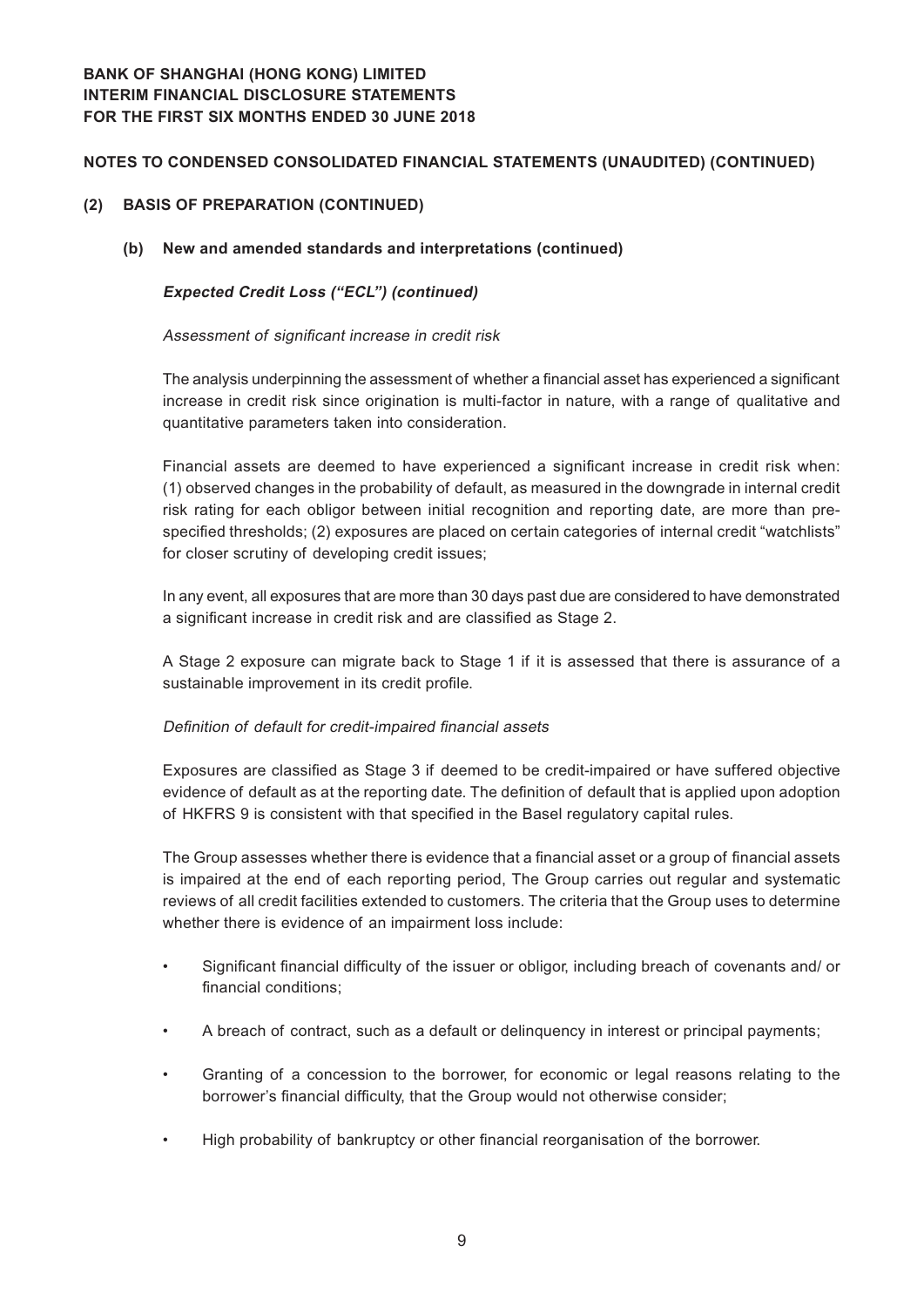## **Notes to Condensed Consolidated Financial Statements (Unaudited) (CONTINUED)**

## **(2) BASIS OF PREPARATION (CONTINUED)**

#### **(b) New and amended standards and interpretations (continued)**

#### **Expected Credit Loss ("ECL") (continued)**

Definition of default for credit-impaired financial assets (continued)

In any event, all exposures that are 90 days past due or more are classified under Stage 3.

A Stage 3 exposure can be upgraded to Stage 2 if there are reasonable grounds to conclude that the obligor is able to service future principal and interest payments on the credit facility in accordance with the restructured terms.

#### Management overlay and judgements

In determining the final ECL, management evaluates a range of possible outcomes, taking into account past events, current conditions and the economic outlook. Additional considerations that are assessed to have been inadequately addressed in the ECL model estimates are addressed through the application of a structured management overlay framework. This incorporates considerations such as: (1) potential loss assessments on watchlist cases, based on expert credit judgement; (2) observed model limitations; and (3) thematic events.

ECL adjustments arising from the exercise of the management overlay are subject to a robust review and governance process.

Experienced credit judgment is an integral part of ECL quantification in view of the close integration with the credit risk management process of the Group. This includes, for example, risk rating assignment, watchlist process, as well as input into the assessment of significant increase in credit risk, expected remaining life and macroeconomic forecast.

#### **Hedge accounting**

HKFRS 9 introduces a more principles-based approach to assess hedge effectiveness. Since the Group currently does not apply Hedge accounting, there is no impact to the Group on this area.

#### **Transition**

Comparative information in the prior financial periods is not restated as the Group adopted the optional exemption in HKFRS 1. Similarly, the Group's policies and disclosures for financial instruments up to 31 December 2017 remain unchanged from the Group's 2017 Annual Report.

Differences in the carrying amounts of financial assets and financial liabilities resulting from the adoption of HKFRS 9 are recognised in retained earnings and reserves as at 1 January 2018.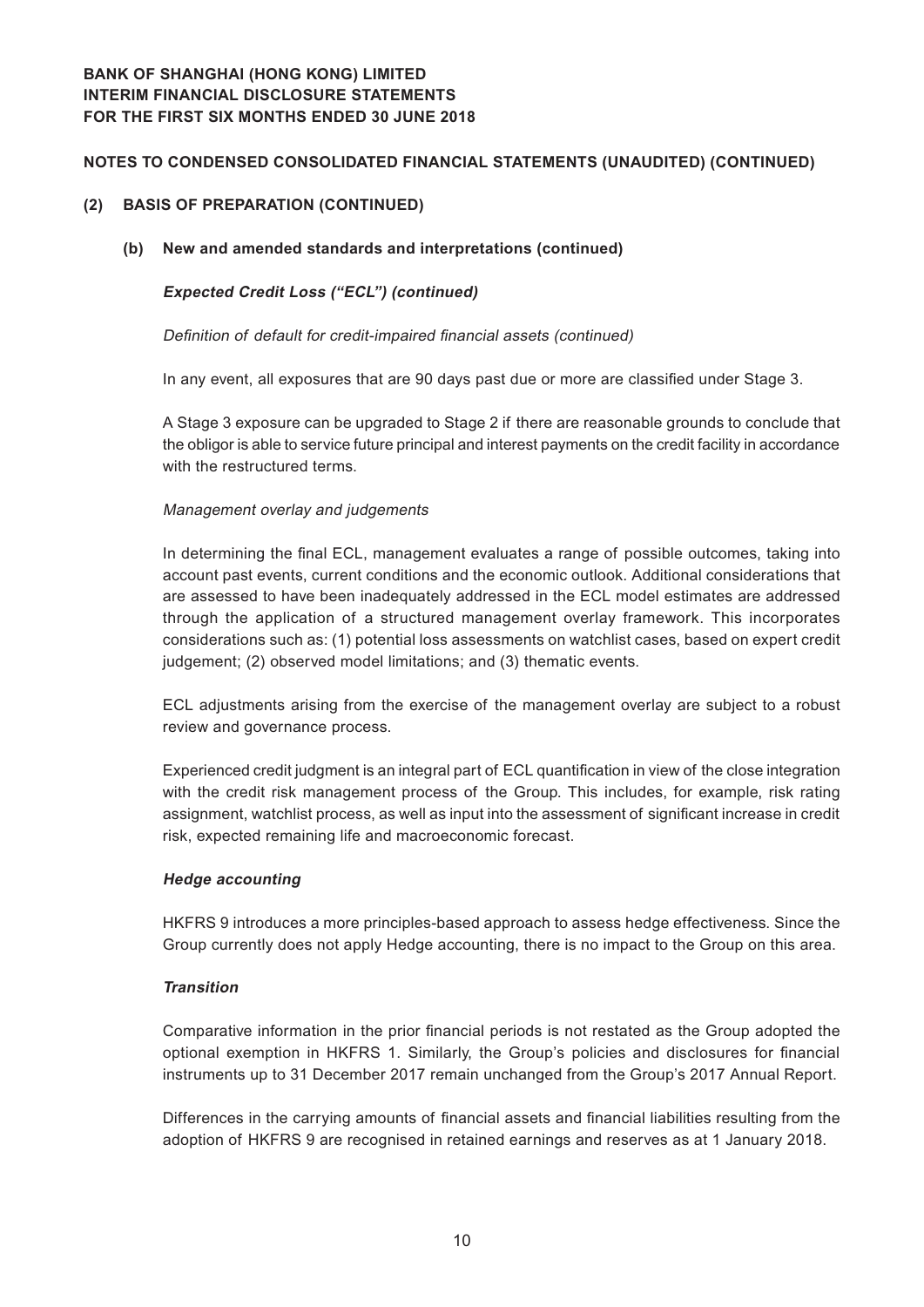## **Notes to Condensed Consolidated Financial Statements (Unaudited) (CONTINUED)**

## **(2) BASIS OF PREPARATION (CONTINUED)**

## **(b) New and amended standards and interpretations (continued)**

#### **Transition impact of adopting HKFRS 9 on 1 January 2018**

The table below reflects the impact of adopting HKFRS 9 on the Group's opening balance sheet as at 1 January 2018.

|                                        | 31 Dec 2017    | <b>Transitional</b> | 1 Jan 2018     |
|----------------------------------------|----------------|---------------------|----------------|
| <b>In HK\$'000</b>                     | <b>HKAS 39</b> | impact              | <b>HKFRS 9</b> |
|                                        |                |                     |                |
| <b>Assets</b>                          |                |                     |                |
| Cash and balances from banks and       |                |                     |                |
| central bank                           | 424,887        |                     | 424,887        |
| Placements with and advances to banks  | 7,065,494      | (465)               | 7,065,029      |
| <b>Trading assets</b>                  | 51,230         |                     | 51,230         |
| Derivative financial assets            | 19,535         |                     | 19,535         |
| Loans and advances to customers        | 15,062,895     | (40, 791)           | 15,022,104     |
| Investment securities                  | 2,914,030      | (642)               | 2,913,388      |
| Investment in associate                | 1,199          |                     | 1,199          |
| Property and equipment                 | 20,169         |                     | 20,169         |
| Intangible assets                      | 6,139          |                     | 6,139          |
| Current tax recoverable                | 1,128          |                     | 1,128          |
| Deferred tax assets                    | 8,030          | 8,085               | 16,115         |
| Other assets                           | 202,324        | (47)                | 202,277        |
| <b>Total assets</b>                    | 25,777,060     | (33, 860)           | 25,743,200     |
| <b>Liabilities</b>                     |                |                     |                |
| <b>Trading liabilities</b>             |                |                     |                |
| Deposits from customers                | 13,628,287     |                     | 13,628,287     |
| Deposits from banks                    | 4,424,141      |                     | 4,424,141      |
| Derivative financial liabilities       | 19,294         |                     | 19,294         |
| Certificates of deposit and other debt |                |                     |                |
| securities issued                      | 3,028,315      |                     | 3,028,315      |
| Current tax payable                    | 7,955          |                     | 7,955          |
| Deferred tax liabilities               | 437            |                     | 437            |
| <b>Other liabilities</b>               | 214,262        | 7,062               | 221,324        |
| <b>Total liabilities</b>               | 21,322,691     | 7,062               | 21,329,753     |
| <b>Total equity</b>                    | 4,454,369      | (40, 922)           | 4,413,447      |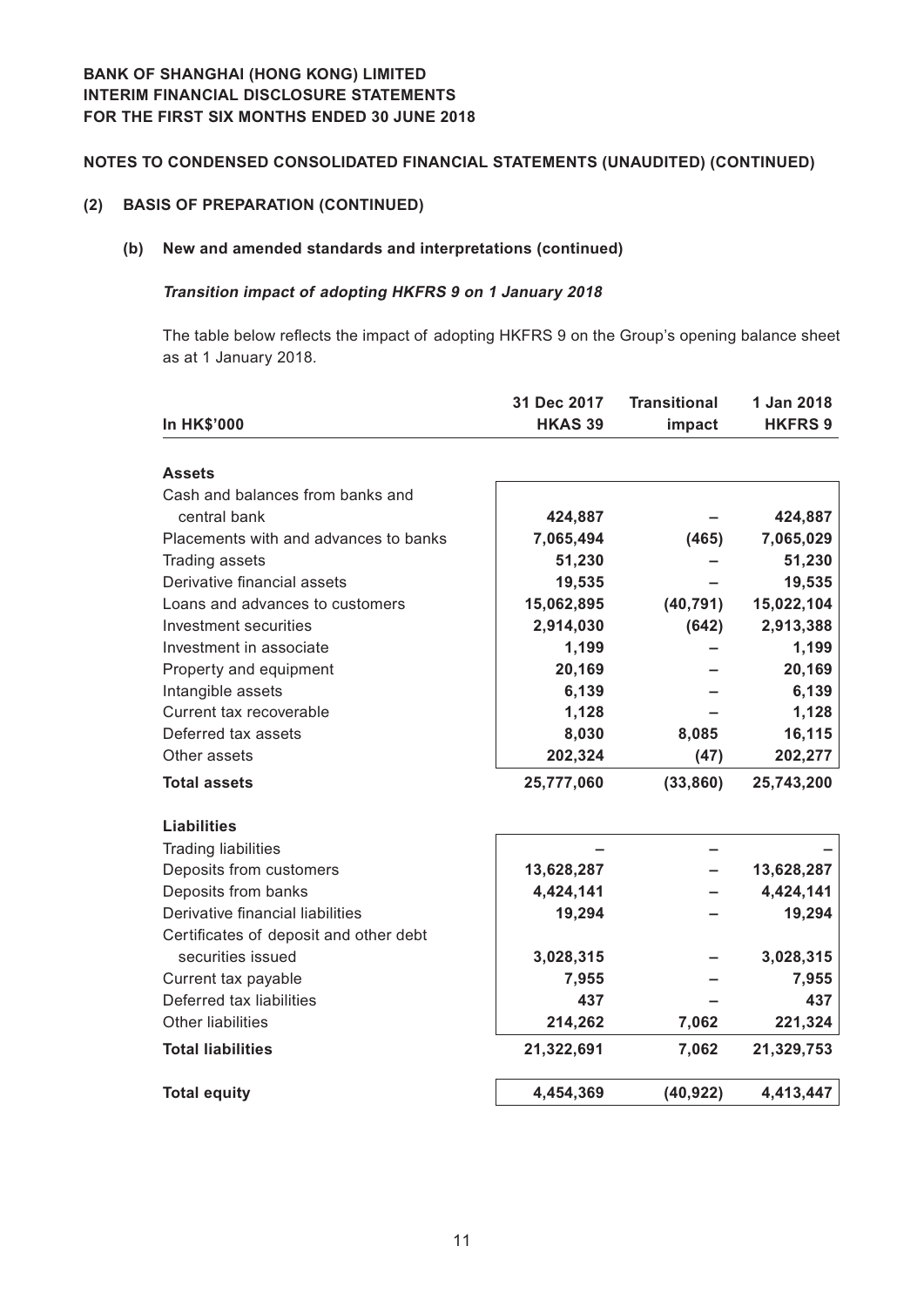## **(2) BASIS OF PREPARATION (CONTINUED)**

## **(b) New and amended standards and interpretations (continued)**

## **Additional information on impact of ECL**

The following table is a comparison of impairment allowances determined in accordance with HKAS 39 to the corresponding ECL allowances determined in accordance with HKFRS 9 as at 1 January 2018.

|                                                                   | 31 Dec 2017<br><b>HKAS 39</b> |                                              |         | 1 Jan 2018<br><b>HKFRS 9</b> |         |                         |
|-------------------------------------------------------------------|-------------------------------|----------------------------------------------|---------|------------------------------|---------|-------------------------|
| In HK\$'000                                                       | assessed                      | <b>Collectively Individually</b><br>assessed | Stage 1 | Stage 2                      | Stage 3 | Impact of<br><b>ECL</b> |
| Assets                                                            |                               |                                              |         |                              |         |                         |
| Placements with and advances<br>to banks<br>Loans and advances to |                               |                                              | 465     |                              |         | (465)                   |
| customers                                                         | 44,892                        | 220,743                                      | 85,683  |                              | 220,743 | (40, 791)               |
| Investment securities                                             |                               |                                              | 642     |                              |         | (642)                   |
| Other assets                                                      |                               | 184                                          | 47      |                              | 184     | (47)                    |
| Liabilities                                                       |                               |                                              |         |                              |         |                         |
| Other liabilities $1$                                             |                               |                                              | 7,062   |                              |         | (7,062)                 |
| Total                                                             | 44,892                        | 220,927                                      | 93,899  |                              | 220,927 | (49,007)                |
| Tax impact                                                        |                               |                                              |         |                              |         | 8,085                   |
|                                                                   | 44,892                        | 220,927                                      | 93,899  |                              | 220,927 | (40, 922)               |

Note:

1 The ECL on guarantees and other off balance sheet exposures are recorded in "Other liabilities"

#### **HKFRS 15 Revenue from Contracts with Customers**

From 1 January 2018, HKFRS 15 replaced the existing revenue recognition guidance and established a comprehensive framework for determining whether, how much and when revenue is recognised. Revenue is recognised when a performance obligation is satisfied, which could either be at a point in time or when the obligation is satisfied over time. HKFRS 15 applies mainly to "fee and commission income".

The adoption of HKFRS 15 does not have a material impact on the Group's consolidated financial statements.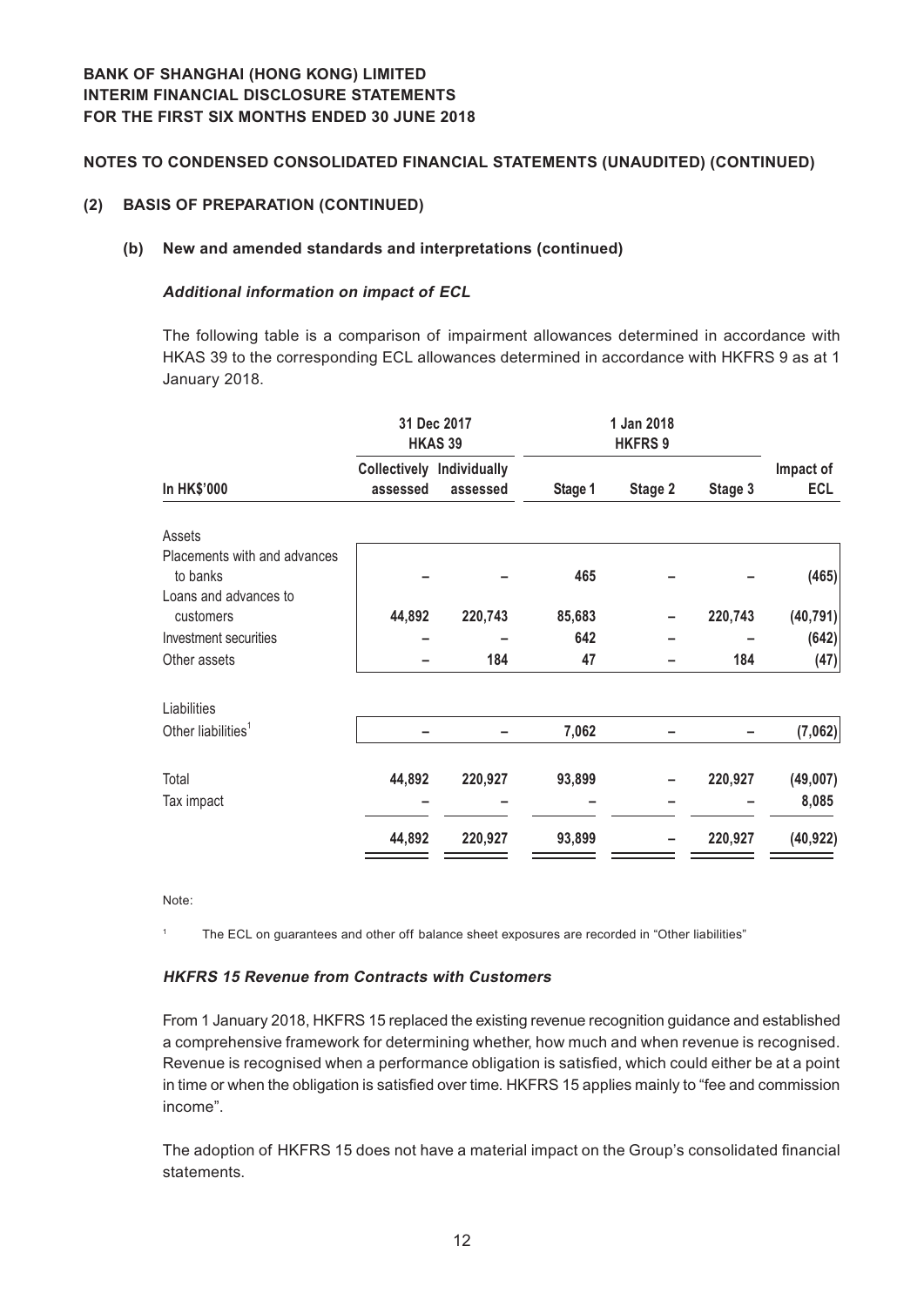## **(2) BASIS OF PREPARATION (CONTINUED)**

#### **(b) New and amended standards and interpretations (continued)**

#### **Other new standards and interpretations**

Information on future accounting development and their potential effect on the condensed consolidated financial statements are provided in note 2 on the consolidated financial statements of the Group's 2017 Annual Report.

#### **(c) Critical accounting estimates**

The preparation of interim financial statements requires management to exercise judgements, use estimates and make assumptions that affect the application of policies and reported amounts in the financial statements. Although these estimates are based on management's best knowledge of current events and actions, actual results may differ from these estimates. In preparing this condensed consolidated financial statements, critical accounting estimates and assumptions used that are significant to the interim financial statements, and areas involving a higher degree of judgement and complexity were the same as those disclosed in the consolidated financial statements for the year ended 31 December 2017.

#### **(3) CONDENSED CONSOLIDATED FINANCIAL STATEMENTS AND STATUTORY FINANCIAL STATEMENTS**

The financial information relating to the year ended 31 December 2017 that is included in the condensed consolidated financial statements as comparative information does not constitute the Group's statutory annual consolidated financial statements for that year but is derived from those financial statements. Further information relating to these statutory financial statements required to be disclosed in accordance with section 436 of the Hong Kong Companies Ordinance is stated below:

The Company has delivered the financial statements for the year ended 31 December 2017 to the Registrar of Companies as required by section 662(3) of, and Part 3 of Schedule 6 to, the Hong Kong Companies Ordinance.

The Group's auditor's report was made on those financial statements which was unqualified and did not include a reference to any matters to which the auditor drew attention by way of emphasis without qualifying its report and did not contain a statement under sections 406(2), 407(2) or (3) of the Hong Kong Companies Ordinance.

## **(4) STATEMENT OF COMPLIANCE**

In preparing the unaudited interim financial disclosure statements and the Regulatory Disclosure Statements for the first half of 2018, the Company has fully complied with the disclosure requirements stipulated in the Banking (Disclosure) Rules.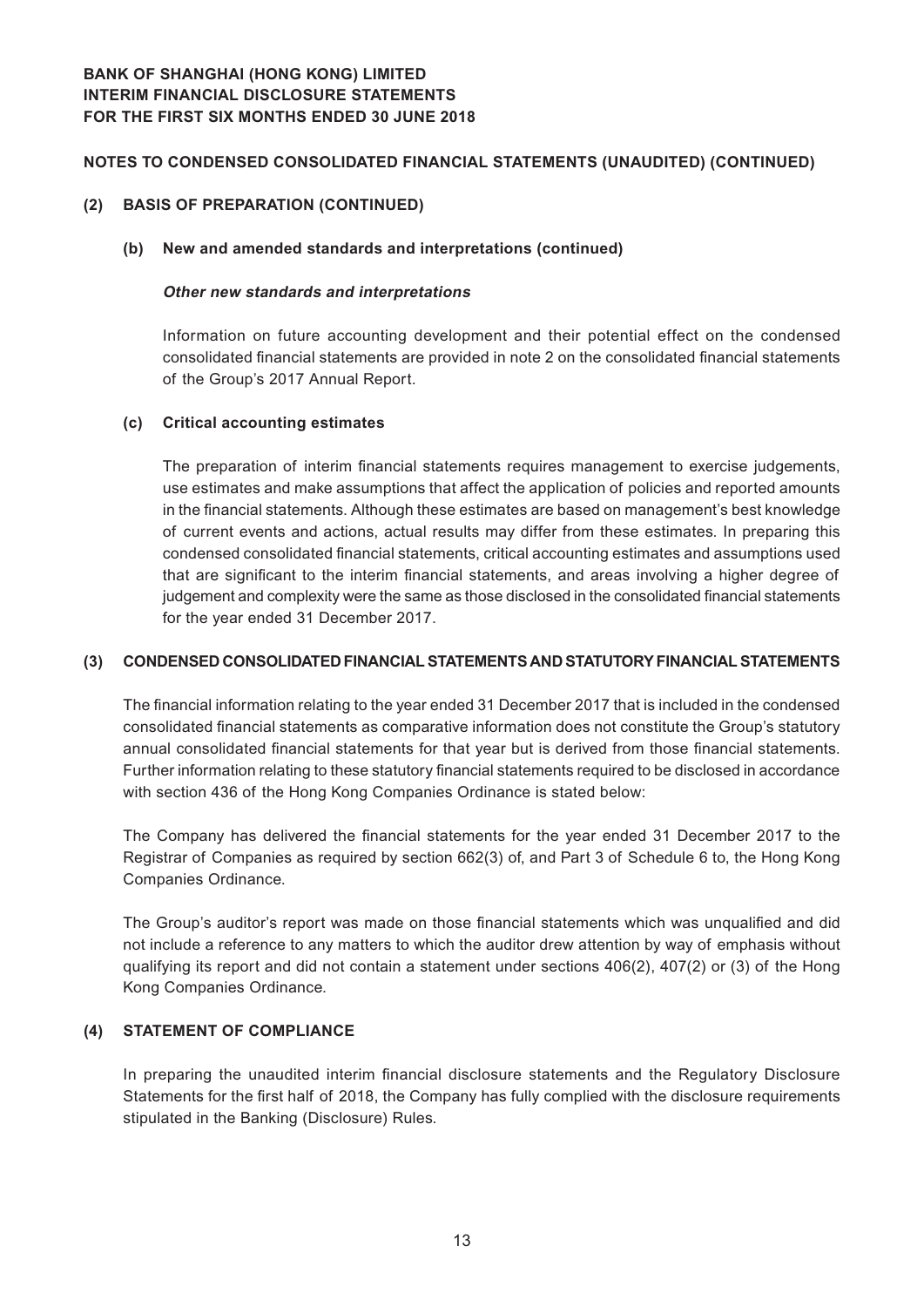## **Notes to Condensed Consolidated Financial Statements (Unaudited) (CONTINUED)**

## **(5) NET INTEREST INCOME**

Interest income recognised on financial assets that was not measured at fair value through profit or loss amounted to HK\$530,210,000 (first half of 2017: HK\$365,475,000).

Interest expense recognised on financial liabilities that was not measured at fair value through profit or loss amounted to HK\$300,161,000 (first half of 2017: HK\$171,601,000).

There was no interest income accrued on impaired financial assets and on unwinding of discount on loan impairment allowances for the six months ended 30 June 2018 and 30 June 2017.

#### **(6) NET FEE AND COMMISSION INCOME**

|                               | 6 months ended | 6 months ended |
|-------------------------------|----------------|----------------|
|                               | 30 Jun 2018    | 30 Jun 2017    |
|                               | HK\$'000       | HK\$'000       |
| Fee and commission income     |                |                |
| - Credit facilities           | 14,719         | 15,701         |
| - Trade services              | 417            | 571            |
| - IPO sponsorship             | 500            |                |
| - Underwriting                |                | 252            |
| - Corporate advisory          | 52,669         | 11,215         |
| - Asset management            | 6,132          | 7,068          |
| - Brokerage                   | 283            | 4,402          |
| - Others                      | 3,106          | 1,282          |
|                               | 77,826         | 40,491         |
| Fee and commission expense    | (6,988)        | (603)          |
| Net fee and commission income | 70,838         | 39,888         |

Fee and commission income of HK\$15,876,000 (first half of 2017: HK\$16,743,000) and fee and commission expense of HK\$6,621,000 (first half of 2017: HK\$262,000) for the six months ended 30 June 2018 arose from financial assets and financial liabilities that were not measured at fair value through profit or loss.

Net fee and commission income arose from trust or other fiduciary activities in which the Group held or invested on behalf of its customers for the six months ended 30 June 2018 was HK\$6,132,000 (first half of 2017: HK\$7,068,000).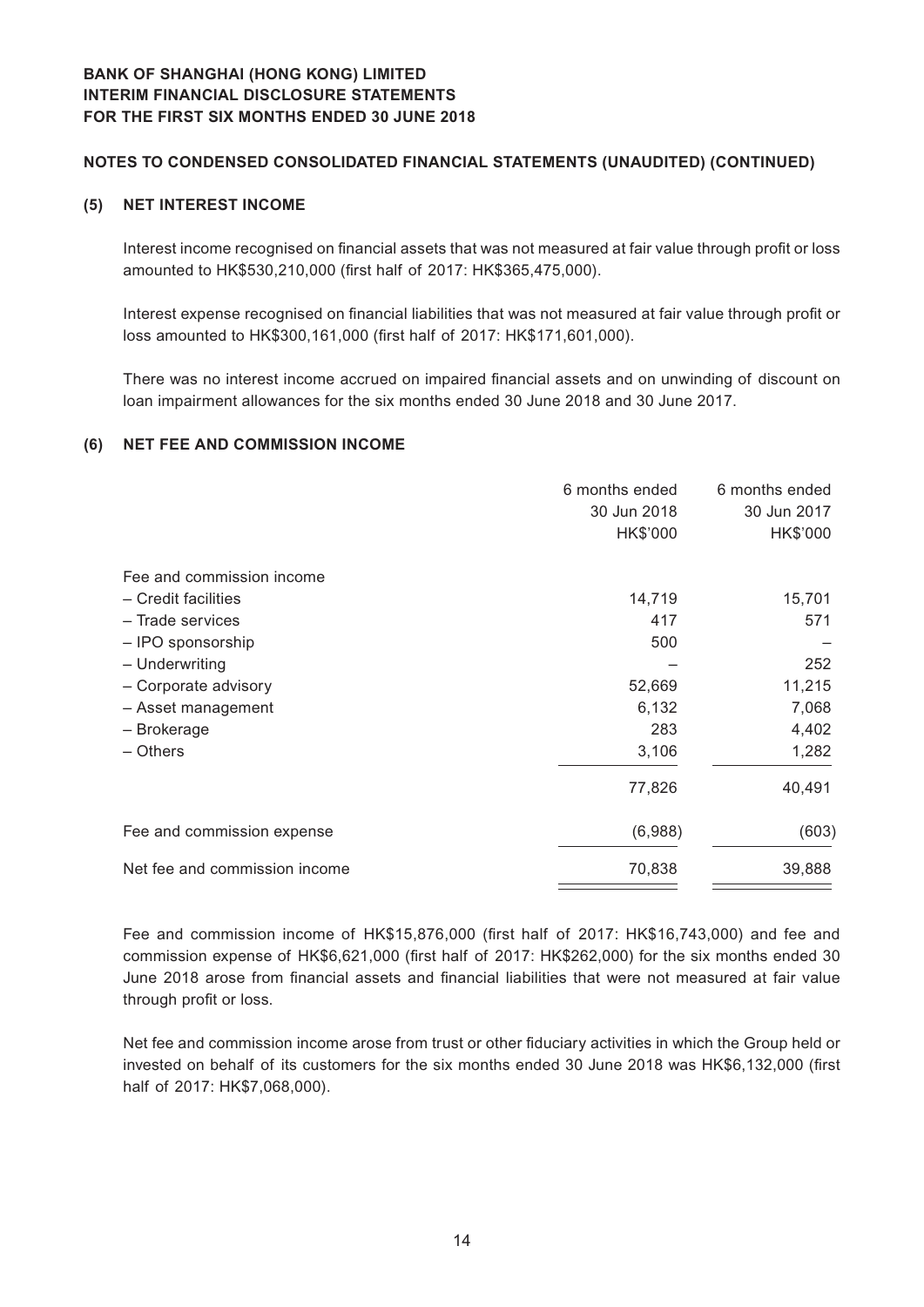# **Notes to Condensed Consolidated Financial Statements (Unaudited) (CONTINUED)**

## **(7) NET INCOME FROM FINANCIAL INSTRUMENTS MEASURED AT FAIR VALUE**

|                          | 6 months ended | 6 months ended |
|--------------------------|----------------|----------------|
|                          | 30 Jun 2018    | 30 Jun 2017    |
|                          | HK\$'000       | HK\$'000       |
| Foreign exchange         | 24,116         | 58,493         |
| Interest rate and others | (451)          | 993            |
|                          | 23,665         | 59,486         |
|                          |                |                |

The foreign exchange gain in 2018 included the translation loss of HK\$7 million (2017: gain of HK\$33 million) on those Renminbi ("RMB") assets funded by the Company's capital denominated in RMB (which was recorded on these financial statements at historical exchange rate) due to the depreciation of RMB against HKD in 2018. Excluding this translation loss, foreign exchange trading gain from normal activities was HK\$31 million (2017: HK\$25 million).

## **(8) OPERATING EXPENSES**

|                                                           | 6 months ended | 6 months ended |
|-----------------------------------------------------------|----------------|----------------|
|                                                           | 30 Jun 2018    | 30 Jun 2017    |
|                                                           | HK\$'000       | HK\$'000       |
| Staff costs                                               |                |                |
| - Salaries and other benefits                             | 62,700         | 46,079         |
| - Pension and provident funds                             | 2,682          | 2,082          |
|                                                           | 65,382         | 48,161         |
| Premises and equipment expenses excluding<br>depreciation |                |                |
| - Rental of premises                                      | 10,630         | 9,866          |
| - Maintenance and office facility expenses                | 1,656          | 1,492          |
| - Others                                                  | 742            | 759            |
|                                                           | 13,028         | 12,117         |
| Auditors' remuneration                                    | 420            | 336            |
| Depreciation of property and equipment                    | 3,400          | 4,264          |
| Amortisation of intangible assets                         | 1,702          | 1,326          |
| Legal and professional fees                               | 1,556          | 3,032          |
| IT and systems expenses                                   | 4,266          | 3,683          |
| Data subscription fees                                    | 2,020          | 1,275          |
| Advertising                                               | 4,009          | 32             |
| Other operating expenses                                  | 6,358          | 3,570          |
|                                                           | 23,731         | 17,518         |
|                                                           | 102,141        | 77,796         |

 $=$ 

 $\equiv$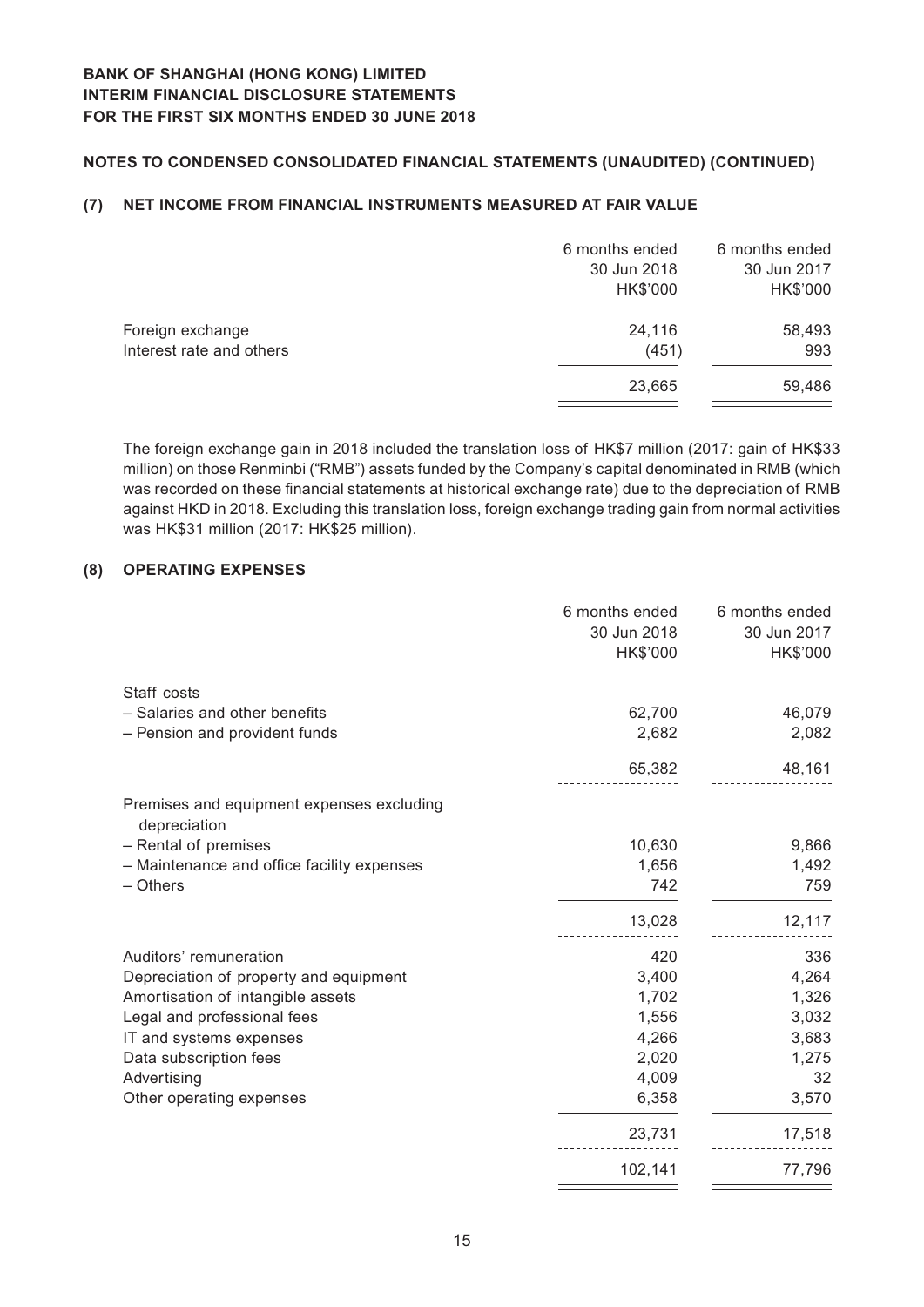# **Notes to Condensed Consolidated Financial Statements (Unaudited) (CONTINUED)**

## **(9) ALLOWANCES FOR CREDIT AND OTHER LOSSES**

|                                       | 6 months ended | 6 months ended |
|---------------------------------------|----------------|----------------|
|                                       | 30 Jun 2018    | 30 Jun 2017    |
|                                       | HK\$'000       | HK\$'000       |
| Placements with and advances to banks | (455)          |                |
| Loans and advances to customers       | 66,134         | 134,382        |
| Investment securities                 | 16,459         |                |
| Other assets                          |                | 1,836          |
| Off-balance sheet credit exposures    | (2,946)        |                |
|                                       | 79,192         | 136,218        |
|                                       |                |                |
| Placements with and advances to banks |                |                |
| - New allowances                      |                |                |
| - Releases                            | (455)          |                |
|                                       | (455)          |                |
|                                       |                |                |
| Loans and advances to customers       |                |                |
| - New allowances                      | 94,757         | 134,515        |
| - Releases                            | (28, 623)      | (133)          |
|                                       | 66,134         | 134,382        |
|                                       |                |                |
| Investment securities                 |                |                |
| - New allowances                      | 16,459         |                |
| - Releases                            |                |                |
|                                       | 16,459         |                |
|                                       |                |                |
| Other assets                          |                |                |
| - New allowances<br>- Releases        |                | 1,836          |
|                                       |                |                |
|                                       |                | 1,836          |
| Off-balance sheet credit exposures    |                |                |
| - New allowances                      |                |                |
| - Releases                            | (2,946)        |                |
|                                       | (2,946)        |                |
|                                       |                |                |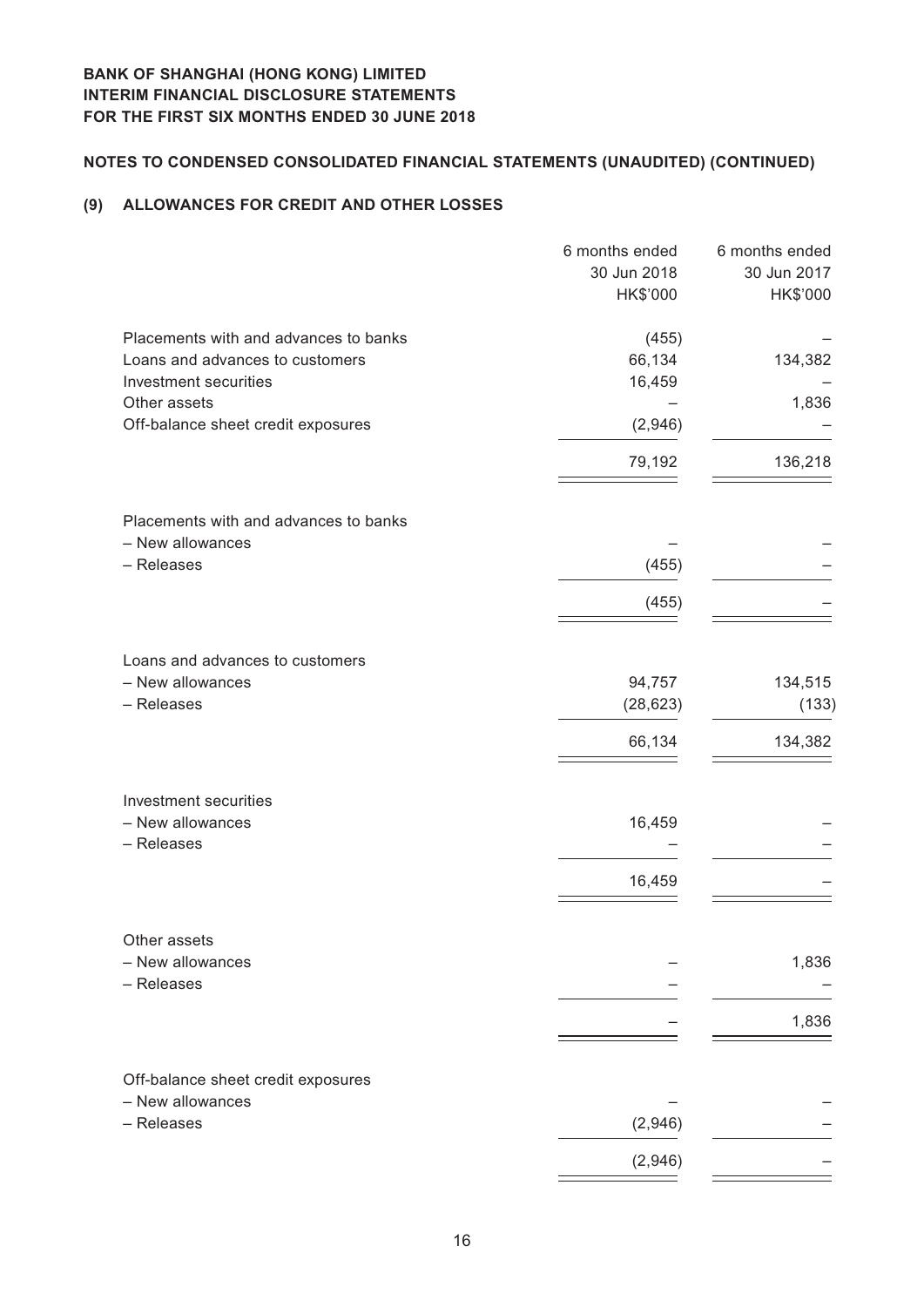## **Notes to Condensed Consolidated Financial Statements (Unaudited) (CONTINUED)**

## **(10) TAXATION**

Taxation in the consolidated statement of comprehensive income is illustrated below:

| 6 months ended<br>30 Jun 2018<br>HK\$'000 | 6 months ended<br>30 Jun 2017<br>HK\$'000 |
|-------------------------------------------|-------------------------------------------|
|                                           |                                           |
|                                           |                                           |
| 27,075                                    | 10,651                                    |
|                                           |                                           |
| 5,057                                     |                                           |
| 32,132                                    | 10,651                                    |
|                                           |                                           |
| (6, 150)                                  | 412                                       |
| 25,982                                    | 11,063                                    |
|                                           |                                           |

The provision for Hong Kong profits tax was calculated at 16.5% (2016: 16.5%) on the estimated assessable profits for the period. Taxation on overseas profits has been calculated on the estimated assessable profit for the periods at the rates of taxation prevailing in the countries in which the Group operates.

#### **(11) OTHER COMPREHENSIVE INCOME**

## **Components of other comprehensive income**

|                                                            | 6 months ended<br>30 Jun 2018 | 6 months ended<br>30 Jun 2017 |
|------------------------------------------------------------|-------------------------------|-------------------------------|
|                                                            |                               |                               |
|                                                            | \$'000                        | \$'000                        |
| Fair value through other comprehensive income/             |                               |                               |
| available-for-sale financial assets:                       |                               |                               |
| Changes in fair value recognised during the period         | (132, 745)                    | 12,627                        |
| Reclassification adjustments for amounts transferred to    |                               |                               |
| profit or loss upon disposal                               | 953                           | 647                           |
| Net deferred tax (debited)/credited to revaluation reserve | 19,530                        | (3, 514)                      |
| Net movement in revaluation reserve during the period      |                               |                               |
| recognised in other comprehensive income                   | (112, 262)                    | 9,760                         |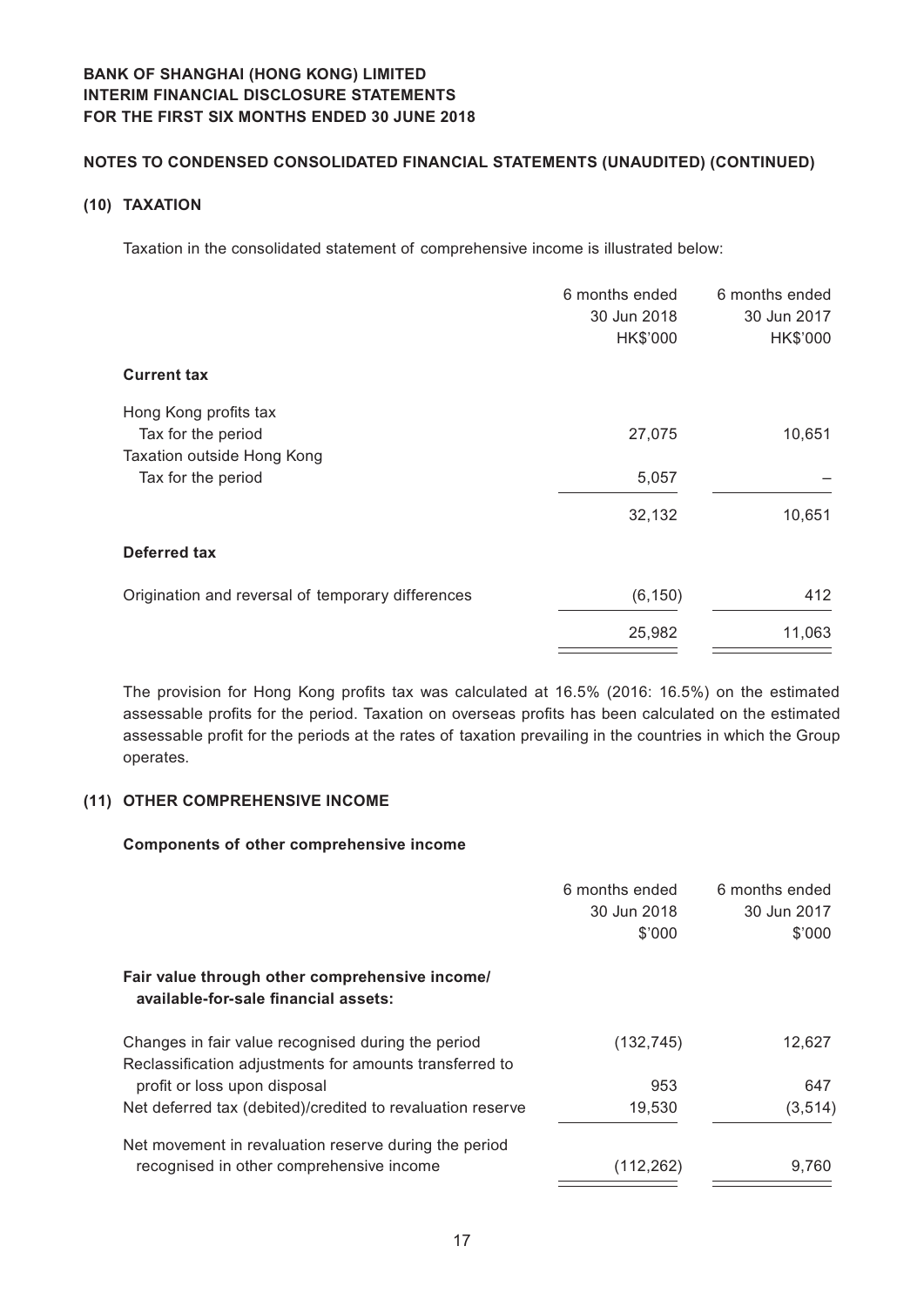# **Notes to Condensed Consolidated Financial Statements (Unaudited) (CONTINUED)**

## **(12) CASH AND BALANCES WITH BANKS AND CENTRAL BANK**

|                            | 30 Jun 2018 | 31 Dec 2017 |
|----------------------------|-------------|-------------|
|                            | HK\$'000    | HK\$'000    |
| Balances with banks        | 343,870     | 255,764     |
| Balances with central bank | 9,620       | 199,123     |
|                            | 353,490     | 424,887     |

#### **(13) PLACEMENTS WITH AND ADVANCES TO BANKS**

|                                                                              | 30 Jun 2018<br>HK\$'000 | 31 Dec 2017<br>HK\$'000 |
|------------------------------------------------------------------------------|-------------------------|-------------------------|
| Gross placements with and advances to banks<br>- maturing within one month   | 1,358,533               | 5,097,766               |
| - maturing between one and twelve months<br>- maturing of more than one year |                         | 1,967,728               |
| Allowance for credit and other losses                                        | 1,358,533<br>(11)       | 7,065,494               |
| Net placements with and advances to banks                                    | 1,358,522               | 7,065,494               |

There were no overdue, impaired or rescheduled placements with and advances to banks for the periods indicated.

## **(14) LOANS AND ADVANCES TO CUSTOMERS**

#### **(a) Loans and advances to customers**

| 30 Jun 2018<br>HK\$'000 | 31 Dec 2017<br>HK\$'000 |
|-------------------------|-------------------------|
| 15,655,919              | 15,328,531              |
|                         |                         |
| (107, 428)              |                         |
| (266, 003)              |                         |
|                         | (220, 744)              |
|                         | (44, 892)               |
| 15,282,488              | 15,062,895              |
|                         |                         |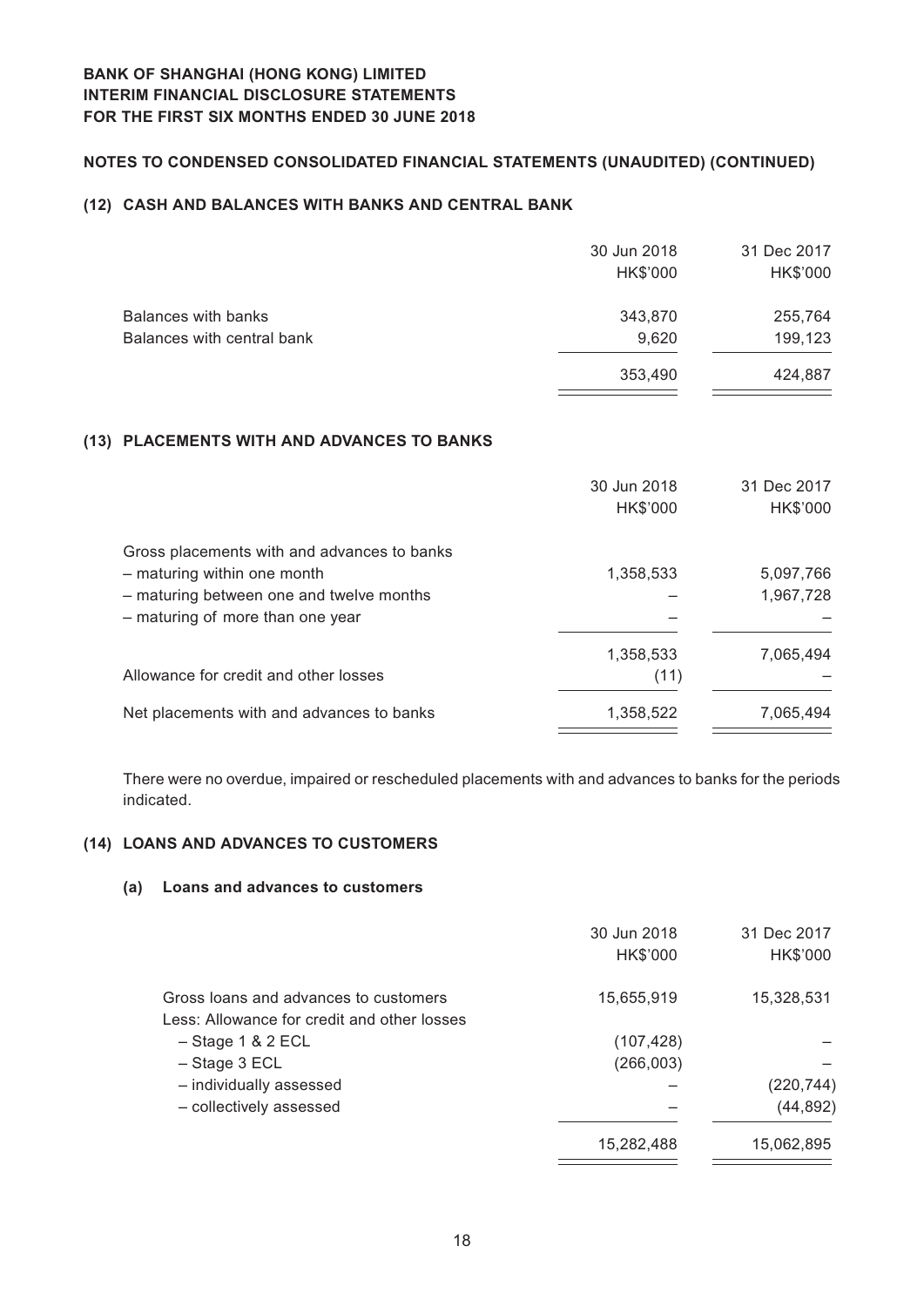# **Notes to Condensed Consolidated Financial Statements (Unaudited) (CONTINUED)**

## **(14) LOANS AND ADVANCES TO CUSTOMERS (CONTINUED)**

## **(b) Gross loans and advances to customers by industry sector**

|                                                               |            | 30 Jun 2018 |            | 31 Dec 2017 |
|---------------------------------------------------------------|------------|-------------|------------|-------------|
|                                                               |            | % of gross  |            | % of gross  |
|                                                               |            | advances    |            | advances    |
|                                                               |            | covered by  |            | covered by  |
|                                                               | HK\$'000   | collaterals | HK\$'000   | collaterals |
| Gross loans and advances to<br>customers for use in Hong Kong |            |             |            |             |
| Industrial, commercial and<br>financial sectors               |            |             |            |             |
| - property development                                        | 265,006    |             | 416,805    | 30.9        |
| - property investment                                         | 894,823    | 100.0       | 893,447    | 100.0       |
| - financial concerns                                          | 3,318,948  | 55.1        | 2,780,580  | 21.6        |
| - wholesale and retail trade                                  | 144,592    | 97.6        | 170,961    | 98.0        |
| - manufacturing                                               | 269,987    |             | 359,576    |             |
| - transport and transport equipment                           |            |             | 280,285    | 2.6         |
| - information technology                                      | 86,318     | 100.0       |            |             |
| $-$ others                                                    | 371,274    | 32.7        | 1,050,396  | 62.9        |
|                                                               | 5,350,948  |             | 5,952,050  | 41.3        |
| <b>Individuals</b>                                            | 78,172     |             | 79,049     |             |
| Total gross loans and advances for                            |            |             |            |             |
| use in Hong Kong                                              | 5,429,120  | 56.6        | 6,031,099  | 40.8        |
| <b>Trade finance</b>                                          | 587,712    | 1.7         | 319,655    | 3.8         |
| Gross loans and advances for use<br>outside Hong Kong         | 9,639,087  | 36.8        | 8,977,777  | 37.3        |
| <b>Gross loans and advances to</b><br>customers               | 15,655,919 | 42.4        | 15,328,531 | 38.0        |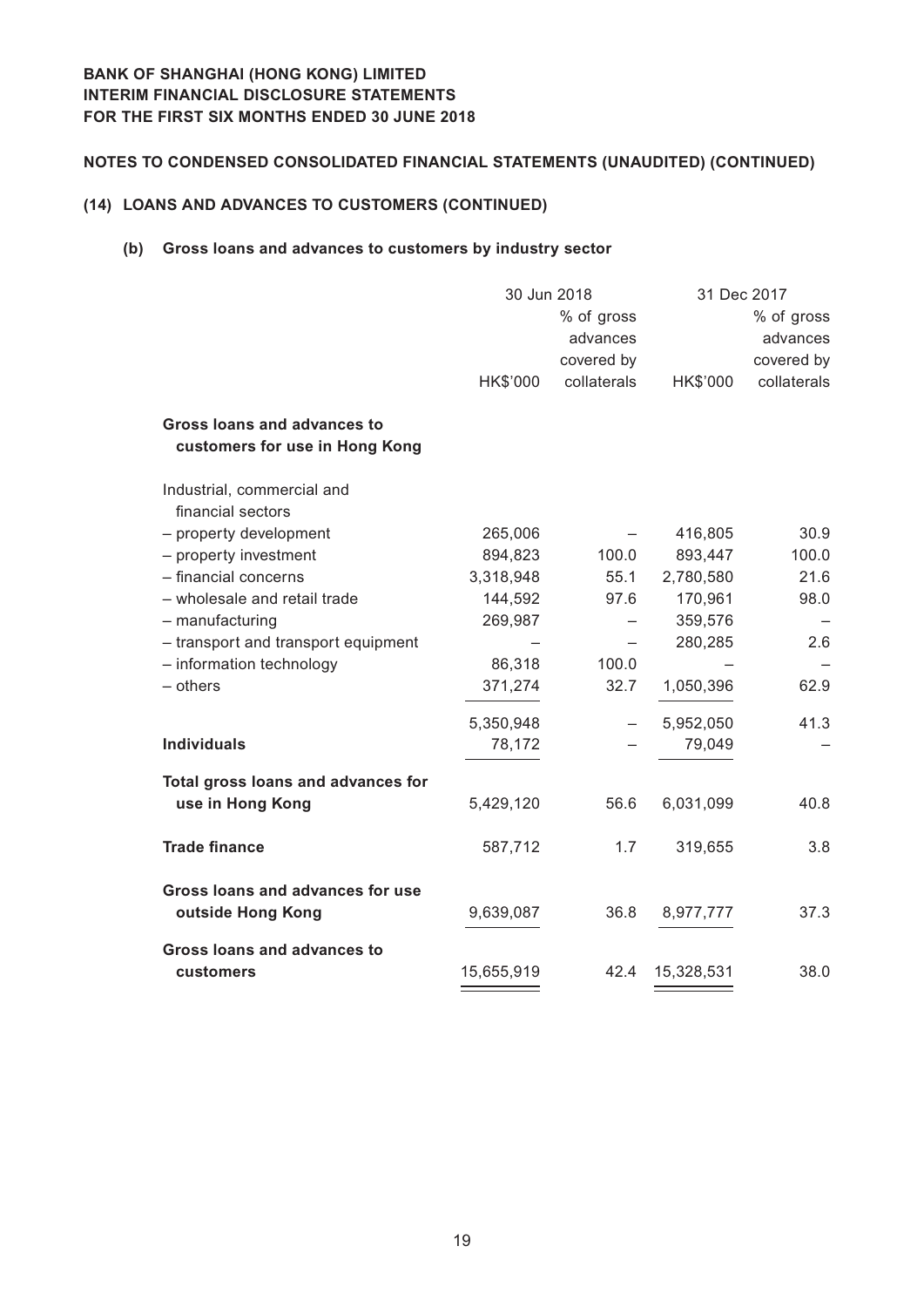## **(14) LOANS AND ADVANCES TO CUSTOMERS (CONTINUED)**

#### **(c) Segmental analysis of loans and advances to customers by geographical area**

Loans and advances to customers by geographical area are classified according to the location of the counterparties after taking into account the transfer of risk. In general, risk transfer applies when a loan is guaranteed by a party located in an area that is different from that of the counterparty.

|                     |             |           |           | Stage 3      | Stage 1&2    |
|---------------------|-------------|-----------|-----------|--------------|--------------|
|                     | Gross       |           |           | ECL/         | ECL/         |
|                     | loans and   | Impaired  | Overdue   | Individually | Collectively |
|                     | advances to | loans and | loans and | assessed     | assessed     |
|                     | customers   | advances  | advances  | allowances   | allowances   |
|                     | HK\$'000    | HK\$'000  | HK\$'000  | HK\$'000     | HK\$'000     |
| At 30 June 2018     |             |           |           |              |              |
| - Hong Kong         | 3,603,326   | 6,990     | 6,990     | (6,990)      | (25, 176)    |
| - Mainland China    | 11,817,529  | 259,013   | 259,013   | (259, 013)   | (78, 177)    |
| – Others            | 235,064     |           |           |              | (4,075)      |
|                     | 15,655,919  | 266,003   | 266,003   | (266, 003)   | (107, 428)   |
| At 31 December 2017 |             |           |           |              |              |
| - Hong Kong         | 4,260,488   | 6,990     | 6,990     | (6,990)      | (15, 311)    |
| - Mainland China    | 10,823,878  | 267,192   | 267,192   | (213, 754)   | (28, 702)    |
| - Others            | 244,165     |           |           |              | (879)        |
|                     | 15,328,531  | 274,182   | 274,182   | (220, 744)   | (44, 892)    |
|                     |             |           |           |              |              |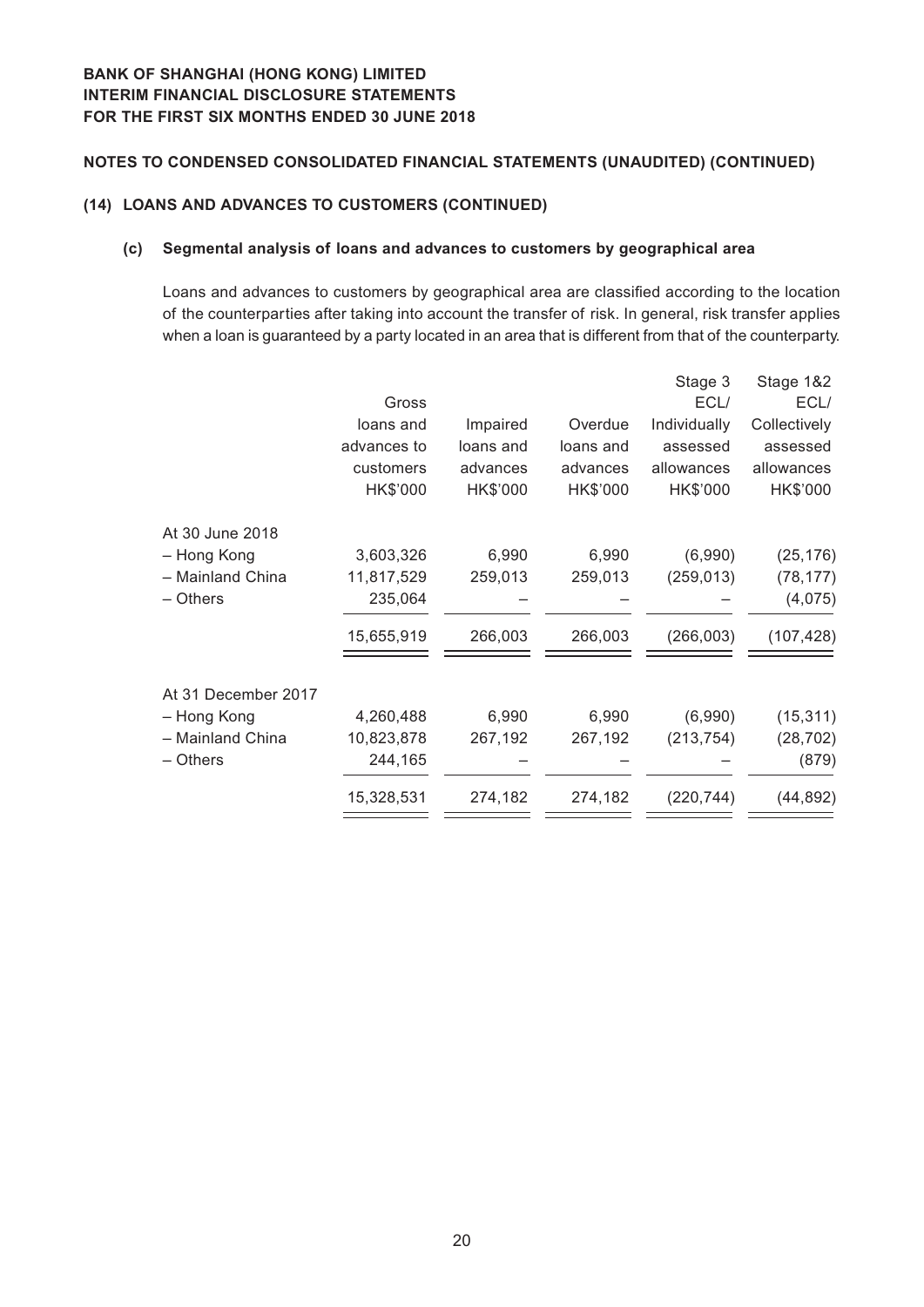# **Notes to Condensed Consolidated Financial Statements (Unaudited) (CONTINUED)**

## **(14) LOANS AND ADVANCES TO CUSTOMERS (CONTINUED)**

#### **(d) Overdue loans and advances to customers**

The overdue loans and advances of the Company are analysed as follows:

|                                                                                                | As at 30 June 2018 |                                                     | As at 31 December 2017 |                                                     |
|------------------------------------------------------------------------------------------------|--------------------|-----------------------------------------------------|------------------------|-----------------------------------------------------|
|                                                                                                | <b>HK\$'000</b>    | % of gross<br>loans and<br>advances to<br>customers | HK\$'000               | % of gross<br>loans and<br>advances to<br>customers |
| Six months or less but over three<br>months                                                    |                    |                                                     | 85,144                 | 0.56                                                |
| One year or less but over six<br>months                                                        | 85,314             | 0.54                                                | 189,038                | 1.23                                                |
| Over one year                                                                                  | 180,689            | 1.15                                                |                        |                                                     |
|                                                                                                | 266,003            | 1.69                                                | 274,182                | 1.79                                                |
| Allowance for credit and other<br>losses made in respect of the<br>above overdue loans and     |                    |                                                     |                        |                                                     |
| advances                                                                                       | 266,003            |                                                     | 220,744                |                                                     |
| Current market value of collateral<br>held against the covered<br>portion of the above overdue |                    |                                                     |                        |                                                     |
| loans and advances                                                                             |                    |                                                     |                        |                                                     |
| Covered portion of the above<br>overdue loans and advances                                     |                    |                                                     |                        |                                                     |
| Uncovered portion of the above<br>overdue loans and advances                                   | 266,003            |                                                     | 274,182                |                                                     |

## **(e) Rescheduled loans and advances**

There were no rescheduled loans and advances as at 30 June 2018 and 31 December 2017.

#### **(f) Repossessed assets**

There were no repossessed assets as at 30 June 2018 and 31 December 2017.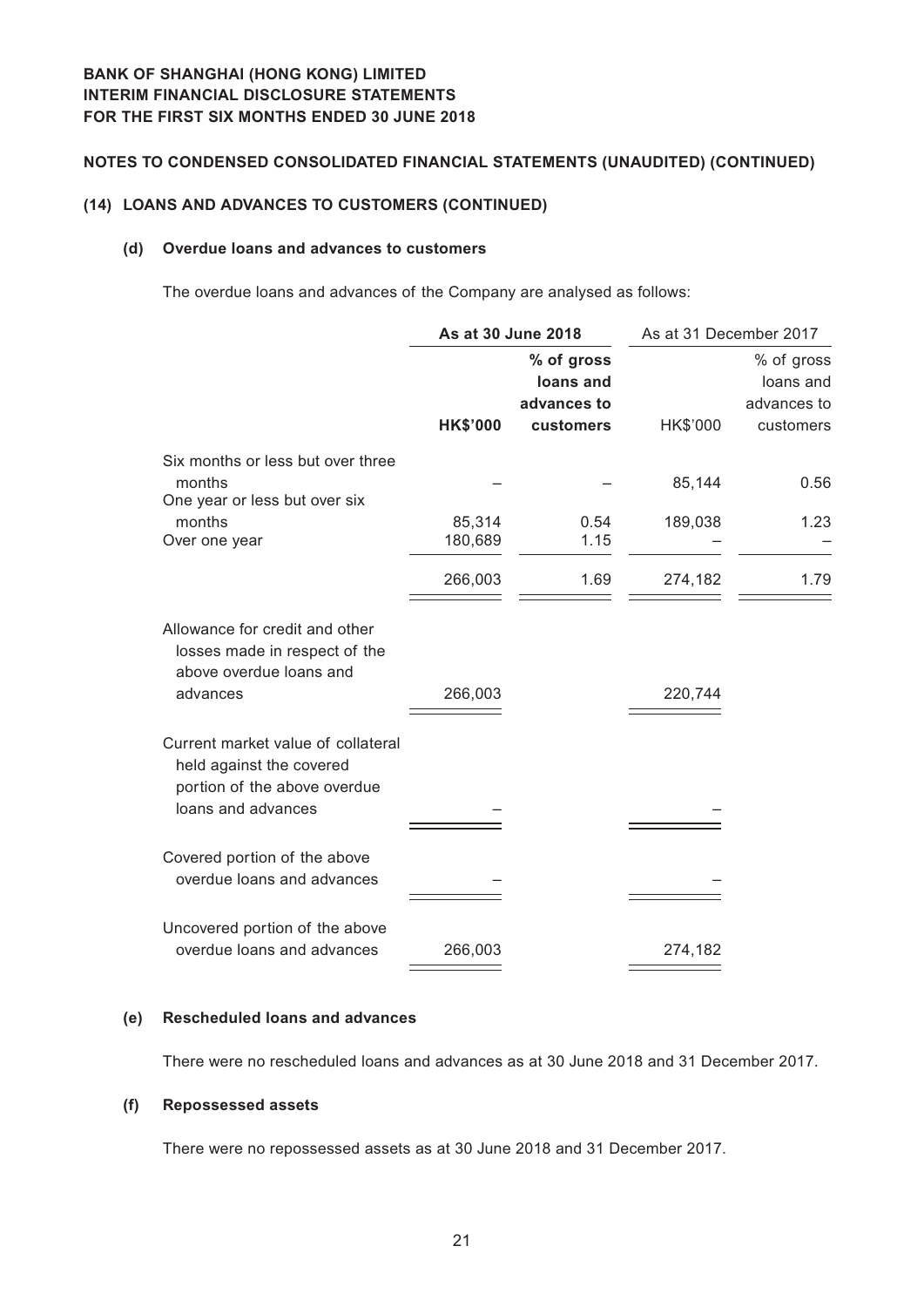# **Notes to Condensed Consolidated Financial Statements (Unaudited ) (CONTINUED)**

## **(14) LOANS AND ADVANCES TO CUSTOMERS (CONTINUED)**

## **(g) Overdue other assets**

The overdue other assets of the Company are analysed as follows:

| <b>In HK\$'000</b>                                       | As at<br>30 June<br>2018 | As at<br>31 December<br>2017 |
|----------------------------------------------------------|--------------------------|------------------------------|
| Six months or less but over three months                 |                          | 183                          |
| One year or less but over six months                     | 183                      |                              |
|                                                          | 183                      | 183                          |
| (15) INVESTMENT SECURITIES                               |                          |                              |
|                                                          | 30 Jun 2018              | 31 Dec 2017                  |
|                                                          | HK\$'000                 | HK\$'000                     |
| Fair value through other comprehensive income/available- |                          |                              |
| for-sale                                                 | 5,933,956                | 2,680,735                    |
| Amortised cost/held-to-maturity                          | 2,061,449                | 233,295                      |
|                                                          | 7,995,405                | 2,914,030                    |
| Allowance for credit and other losses                    | (11, 238)                |                              |
|                                                          | 7,984,167                | 2,914,030                    |
|                                                          |                          |                              |

As at 30 June 2018 and 31 December 2017, there were no investment securities individually determined to be impaired.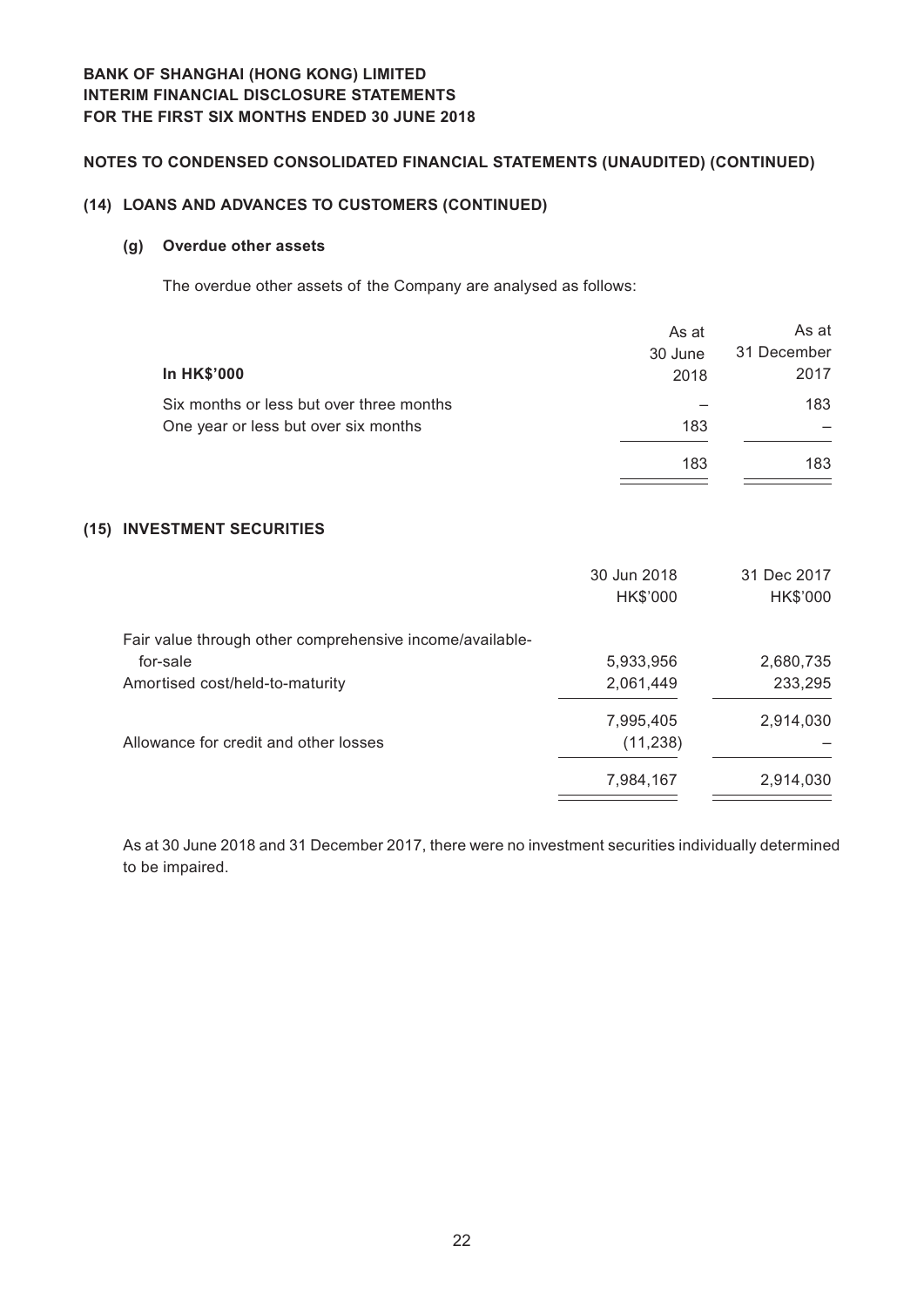## **Notes to Condensed Consolidated Financial Statements (Unaudited) (CONTINUED)**

## **(16) PROPERTY AND EQUIPMENT**

Details of movement of property and equipment are as follows:

|                                  | Leasehold<br>improvements | Furniture,<br>computer<br>and other<br>equipments | Motor<br>vehicles | Total     |
|----------------------------------|---------------------------|---------------------------------------------------|-------------------|-----------|
|                                  | HK\$'000                  | HK\$'000                                          | HK\$'000          | HK\$'000  |
| Cost:                            |                           |                                                   |                   |           |
| At 1 January 2017                | 21,300                    | 19,219                                            | 1,007             | 41,526    |
| Additions                        | 199                       | 2,775                                             |                   | 2,974     |
| Write-off                        |                           | (1,704)                                           |                   | (1,704)   |
| Exchange adjustments             |                           | 5                                                 |                   | 5         |
| At 31 December 2017              | 21,499                    | 20,295                                            | 1,007             | 42,801    |
| At 1 January 2018                | 21,499                    | 20,295                                            | 1,007             | 42,801    |
| <b>Additions</b>                 | 300                       | 723                                               | 749               | 1,772     |
| Exchange adjustments             |                           | (4)                                               |                   | (4)       |
| At 30 June 2018                  | 21,799                    | 21,014                                            | 1,756             | 44,569    |
| <b>Accumulated depreciation:</b> |                           |                                                   |                   |           |
| At 1 January 2017                | (3,651)                   | (12,082)                                          | (902)             | (16, 635) |
| Charge for the year              | (3,671)                   | (3,933)                                           | (105)             | (7, 709)  |
| Write-off                        |                           | 1,704                                             |                   | 1,704     |
| Exchange adjustments             |                           | 8                                                 |                   | 8         |
| At 31 December 2017              | (7, 322)                  | (14, 303)                                         | (1,007)           | (22, 632) |
| At 1 January 2018                | (7, 322)                  | (14, 303)                                         | (1,007)           | (22, 632) |
| Charge for the period            | (1,869)                   | (1,526)                                           | (5)               | (3,400)   |
| Exchange adjustments             |                           | 4                                                 |                   | 4         |
| At 30 June 2018                  | (9, 191)                  | (15, 825)                                         | (1, 012)          | (26, 028) |
| Net book value:                  |                           |                                                   |                   |           |
| At 30 June 2018                  | 12,608                    | 5,189                                             | 744               | 18,541    |
| At 31 December 2017              | 14,177                    | 5,992                                             |                   | 20,169    |
|                                  |                           |                                                   |                   |           |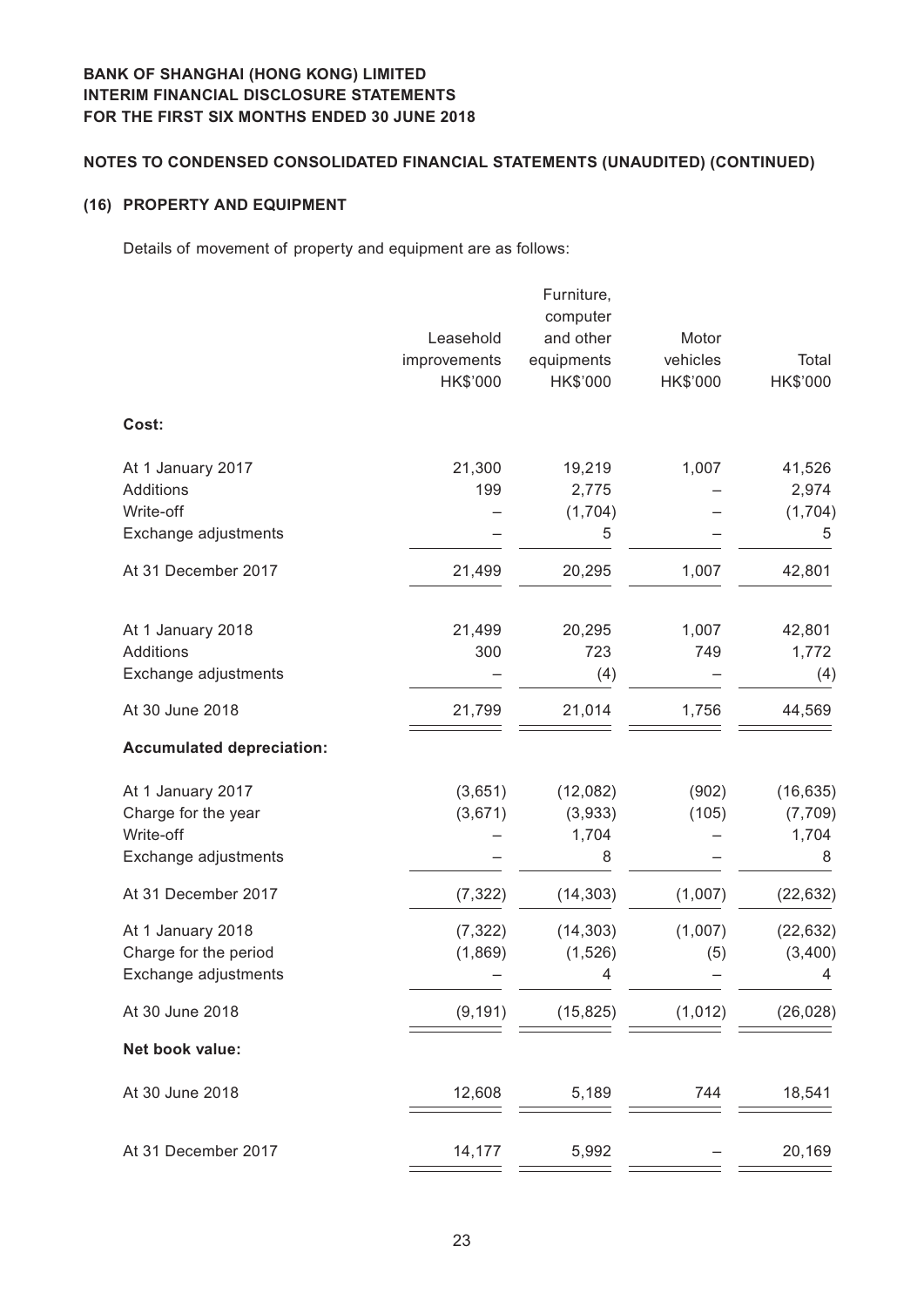# **Notes to Condensed Consolidated Financial Statements (Unaudited) (CONTINUED)**

## **(17) OTHER ASSETS**

|                                      | 30 Jun 2018<br>HK\$'000 | 31 Dec 2017<br>HK\$'000 |
|--------------------------------------|-------------------------|-------------------------|
| Interest receivables (Note a)        | 144,698                 | 142,571                 |
| Collaterals placed (Note b)          | 56,734                  |                         |
| Fees receivable                      | 4,308                   | 3,457                   |
| Customer liability under acceptances | 12,708                  | 16,852                  |
| Prepaid expenses                     | 18,925                  | 5,810                   |
| Accounts receivable                  | 11,864                  | 25,738                  |
| <b>Others</b>                        | 163.140                 | 7,896                   |
|                                      | 412,377                 | 202,324                 |

Note a: Included Stage 3 ECL of \$183,000 (2017: \$183,000).

Note b: Mainly relates to cash collaterals placed in respect of derivative financial liabilities.

## **(18) DEPOSITS FROM CUSTOMERS**

| 30 Jun 2018 | 31 Dec 2017 |
|-------------|-------------|
| HK\$'000    | HK\$'000    |
|             |             |
| 9,121,697   | 13,628,287  |
|             |             |

#### **(19) CERTIFICATES OF DEPOSIT AND OTHER DEBT SECURITIES ISSUED**

| 30 Jun 2018<br>HK\$'000 | 31 Dec 2017<br>HK\$'000 |
|-------------------------|-------------------------|
|                         |                         |
| 4,149,861               | 2,246,775               |
| 3,903,208               | 781,540                 |
| 8,053,069               | 3,028,315               |
|                         |                         |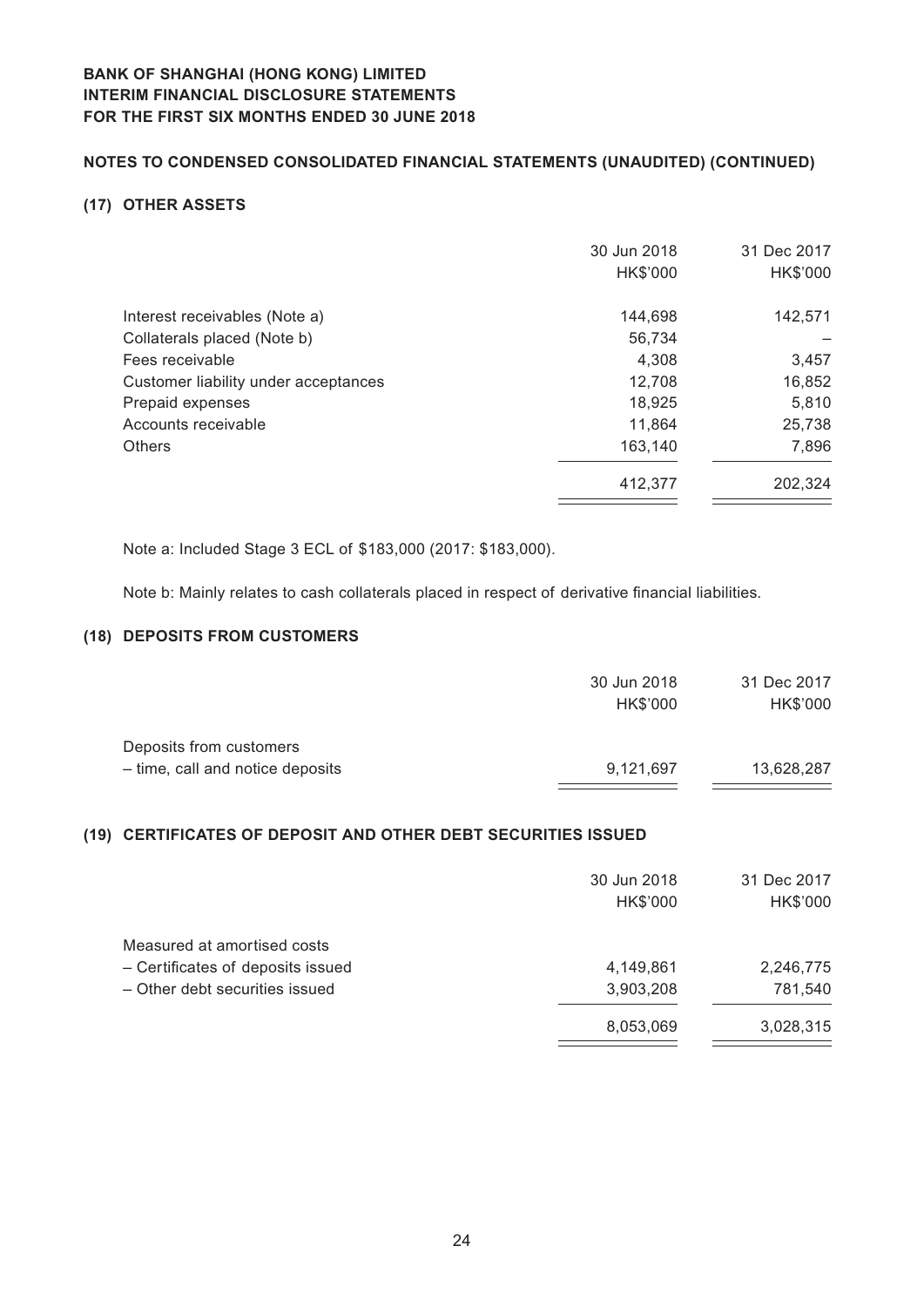# **Notes to Condensed Consolidated Financial Statements (Unaudited) (CONTINUED)**

## **(20) OTHER LIABILITIES**

|                                            | 30 Jun 2018<br>HK\$'000 | 31 Dec 2017<br>HK\$'000 |
|--------------------------------------------|-------------------------|-------------------------|
| Interest payable                           | 111.900                 | 102,185                 |
| Acceptance outstanding                     | 12,708                  | 16,852                  |
| Account payable                            | 145,820                 | 10,861                  |
| Accrued expenses                           | 44,720                  | 3,271                   |
| Provision for short term employee benefits | 51,898                  | 58,596                  |
| Collateral received                        | 3,932                   | 3,676                   |
| <b>Others</b>                              | 106,525                 | 18,821                  |
|                                            | 477,503                 | 214,262                 |

#### **(21) DERIVATIVE FINANCIAL INSTRUMENTS**

Derivative financial instruments are presented in net when there is a legally enforceable right to set off the recognised amounts, and there is an intention to settle them on a net basis or realise the asset and settle the liability simultaneously. As at 30 June 2018, no derivative financial instruments have fulfilled the above criteria, therefore no derivative financial instruments were offset on the consolidated statement of financial position (2017: Nil).

#### **Derivatives – held for trading**

| At 30 Jun 2018 |            |             |          |           |            |             |                |
|----------------|------------|-------------|----------|-----------|------------|-------------|----------------|
|                |            |             | Credit   |           |            |             | Credit         |
|                | Derivative | Derivative  | risk-    |           | Derivative | Derivative  | risk-          |
| Notional       | financial  | financial   | weighted | Notional  | financial  | financial   | weighted       |
| amount         | assets     | liabilities | amounts  | amount    | assets     | liabilities | amounts        |
| HK\$'000       | HK\$'000   | HK\$'000    | HK\$'000 | HK\$'000  | HK\$'000   | HK\$'000    | HK\$'000       |
|                |            |             |          |           |            |             |                |
| 5,263,818      | 31,103     | 119,494     | 20,569   |           |            |             |                |
|                |            |             | -        | 1,243,705 | 7,754      | 19,294      | 9,775          |
| 1,165,144      | 22,276     | 11,480      | 15,269   | 1,122,126 | 11,781     | -           | 10,672         |
| 6,428,962      | 53,379     | 130,974     | 35,838   | 2,365,831 | 19,535     | 19,294      | 20,447         |
|                |            |             |          |           |            |             | At 31 Dec 2017 |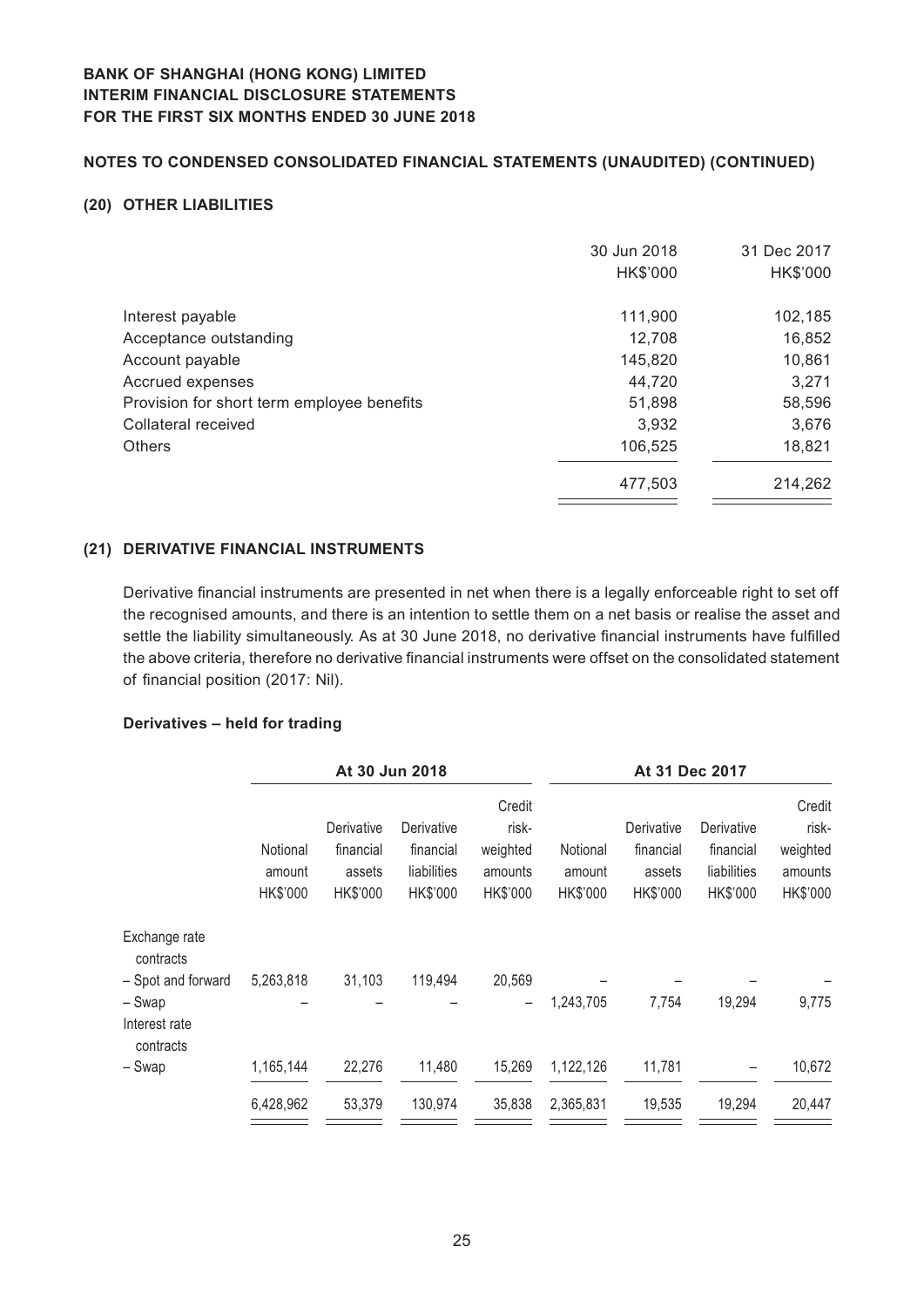## **Notes to Condensed Consolidated Financial Statements (Unaudited) (CONTINUED)**

## **(22) NOTES TO CONSOLIDATED STATEMENT OF CASH FLOWS**

# **(a) Reconciliation of profit before taxation to net cash inflow/(outflow) from the operating activities**

|                                                   | 6 months ended<br>30 Jun 2018<br>HK\$'000 | 6 months ended<br>30 Jun 2017<br>HK\$'000 |
|---------------------------------------------------|-------------------------------------------|-------------------------------------------|
| Profit before taxation                            | 145,814                                   | 78,588                                    |
| Adjustments for:                                  |                                           |                                           |
| Interest income                                   | (530, 210)                                | (365, 475)                                |
| Interest expense                                  | 300,161                                   | 171,601                                   |
| Depreciation of property and equipment            | 3,400                                     | 4,264                                     |
| Amortisation of intangible assets                 | 1,702                                     | 1,326                                     |
| Impairment charges                                | 79,192                                    | 136,218                                   |
| Net loss on sale of investment securities         | 953                                       | 647                                       |
| Interest received                                 | 404,557                                   | 320,624                                   |
| Interest paid                                     | (182, 431)                                | (150, 342)                                |
| Operating profit before changes in working        |                                           |                                           |
| capital                                           | 223,138                                   | 197,451                                   |
| Changes in trading assets                         | (4, 702)                                  |                                           |
| Change in balances and placements with banks with |                                           |                                           |
| original maturity beyond three months             | 1,668,040                                 | (858, 101)                                |
| Change in gross loans and advances to customers   | (303, 154)                                | (486, 569)                                |
| Change in other assets                            | (212,070)                                 | 28,911                                    |
| Change in deposits from banks                     | (1, 143, 085)                             | 2,127,691                                 |
| Change in deposits from customers                 | (4,506,590)                               | (1,464,247)                               |
| Change in certificates of deposit issued          | 1,933,405                                 | 688,641                                   |
| Change in other liabilities                       | 253,562                                   | 6,005                                     |
| Elimination of exchange differences and other     |                                           |                                           |
| non-cash items                                    | (4, 504)                                  | (20, 611)                                 |
| Cash generated from/(used in) operating           |                                           |                                           |
| activities                                        | (2,095,960)                               | 219,171                                   |
| Hong Kong profits tax paid                        |                                           | (835)                                     |
| Tax paid outside Hong Kong                        | (1,751)                                   |                                           |
| Net cash inflow/(outflow) from operating          |                                           |                                           |
| activities                                        | (2,097,711)                               | 218,336                                   |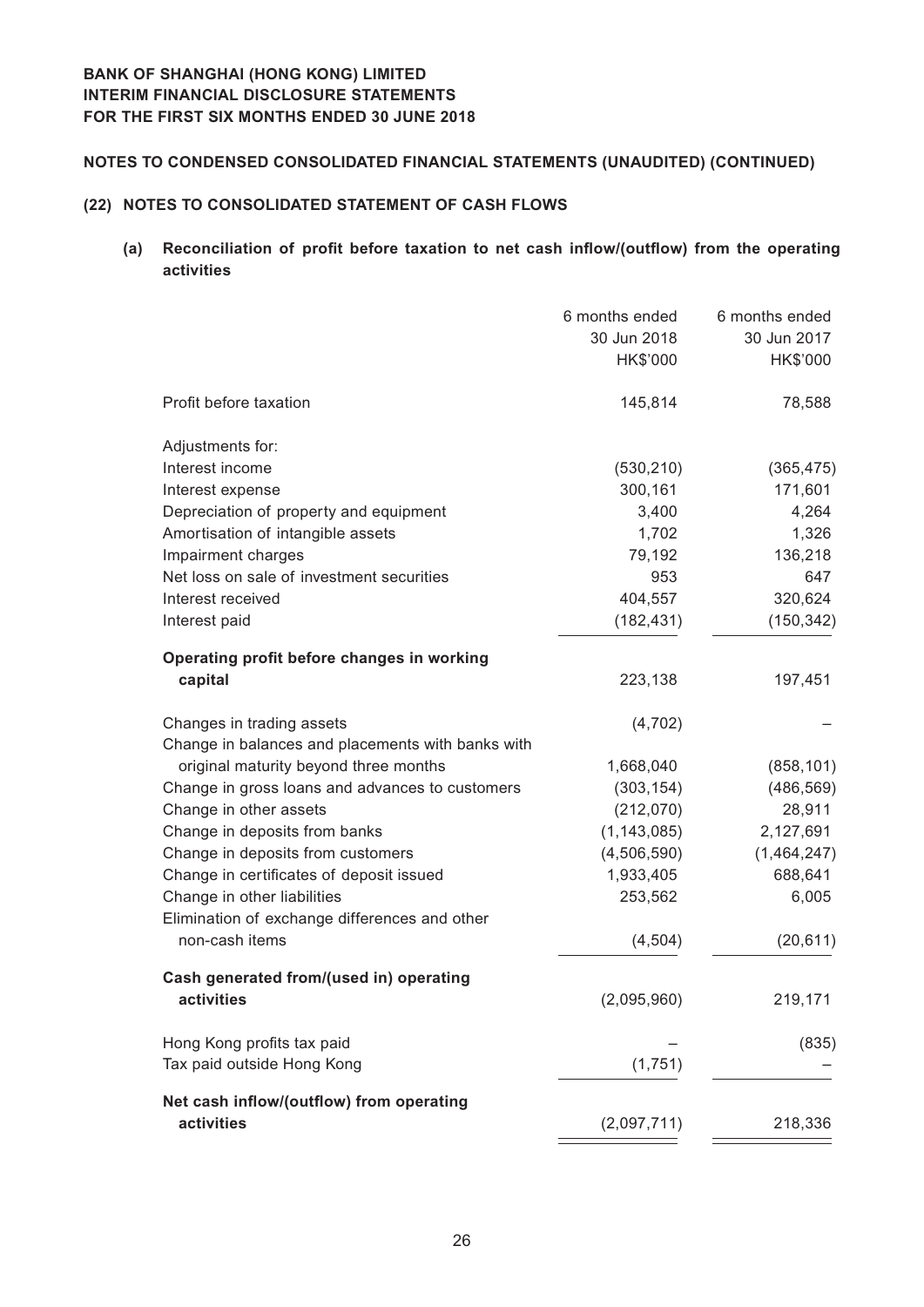# **Notes to Condensed Consolidated Financial Statements (Unaudited) (CONTINUED)**

# **(22) NOTES TO CONSOLIDATED STATEMENT OF CASH FLOWS (CONTINUED)**

## **(b) Cash and cash equivalents in the consolidated statement of cash flows**

|                                                                                                     | 30 Jun 2018 | 30 Jun 2017 |
|-----------------------------------------------------------------------------------------------------|-------------|-------------|
|                                                                                                     | HK\$'000    | HK\$'000    |
| Cash and balances with banks and central bank<br>Gross placements with banks with original maturity | 353,490     | 259,016     |
| within three months                                                                                 | 1,358,533   | 5,796,677   |
| Investment securities with original maturity within                                                 |             |             |
| three months                                                                                        | 1,220,576   |             |
|                                                                                                     | 2,932,599   | 6,055,693   |

## **(c) Reconciliation with the consolidated statement of financial position**

|                                                                                               | 30 Jun 2018<br>HK\$'000 | 30 Jun 2017<br>HK\$'000 |
|-----------------------------------------------------------------------------------------------|-------------------------|-------------------------|
|                                                                                               |                         |                         |
| Cash and balances with banks and central bank                                                 | 353,490                 | 259,381                 |
| Gross placements with and advances to banks                                                   | 1,358,533               | 7,280,493               |
| Investment securities                                                                         | 7,984,167               |                         |
| Amounts shown in the consolidated statement                                                   |                         |                         |
| of financial position                                                                         | 9,696,190               | 7,539,874               |
| Less: Balances, gross placements with and<br>advances to banks and investment securities with |                         |                         |
| an original maturity beyond three months                                                      | 6,763,591               | 1,484,181               |
|                                                                                               | 2,932,599               | 6,055,693               |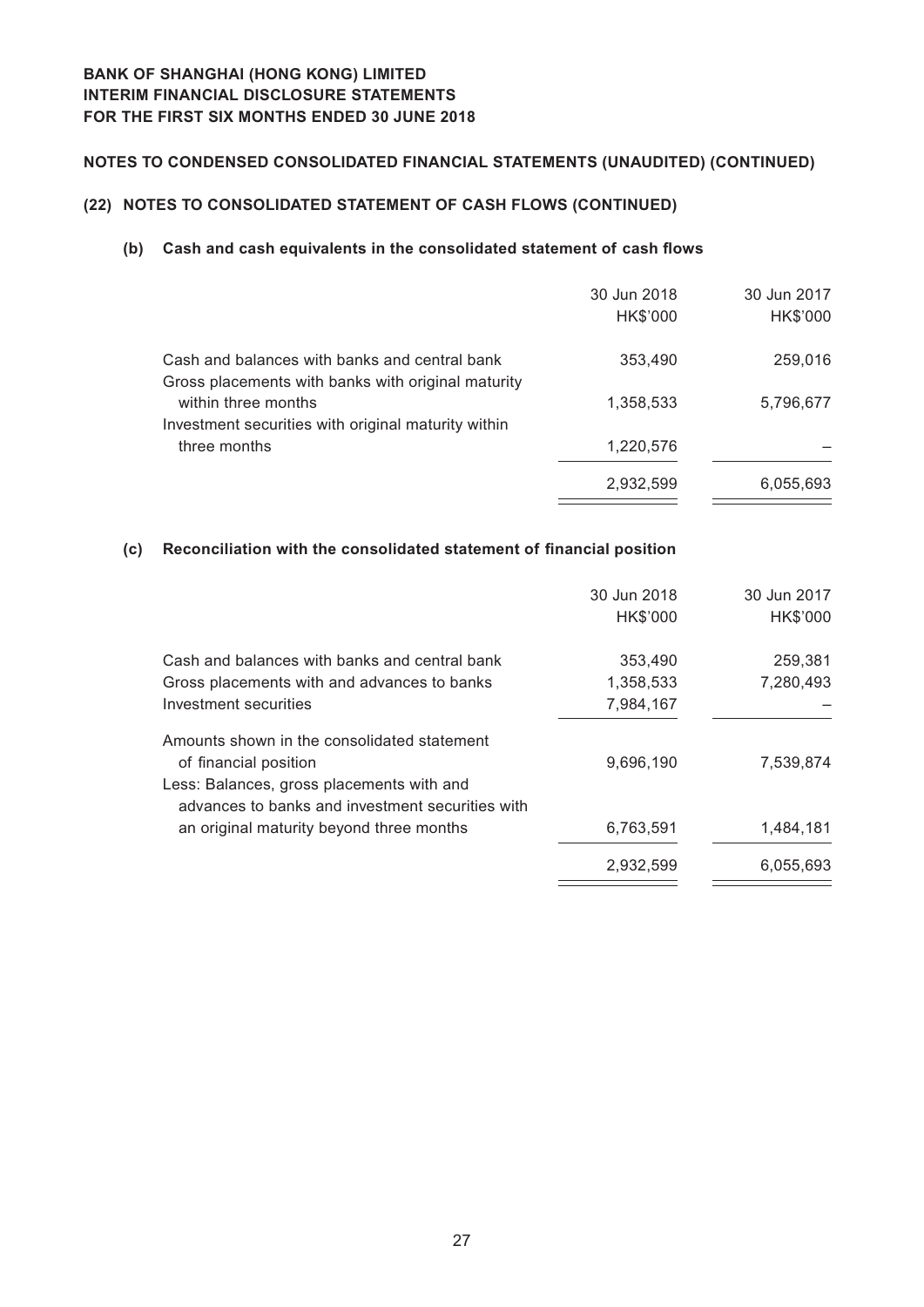## **Notes to Condensed Consolidated Financial Statements (Unaudited) (CONTINUED)**

## **(22) NOTES TO CONSOLIDATED STATEMENT OF CASH FLOWS (CONTINUED)**

## **(d) Reconciliation of liabilities arising from financing activities:**

The table below details changes in the Group's liabilities from financing activities, including both cash and non-cash change. Liabilities arising from financing activities are liabilities for which cash flows were, or future cash flows will be, classified in the cash flow statement as cash flows from financing activities.

|                                                          |                         | Other debt<br>securities<br>issued<br>\$'000 |
|----------------------------------------------------------|-------------------------|----------------------------------------------|
| At 1 January 2018                                        |                         | 781,540                                      |
| <b>Changes from financing cash flows:</b>                |                         |                                              |
| Cash inflow from financing activities<br>Other movements |                         | 3,112,234<br>9,434                           |
| At 30 June 2018                                          |                         | 3,903,208                                    |
| (23) CONTINGENT LIABILITIES AND COMMITMENTS              |                         |                                              |
|                                                          | 30 Jun 2018<br>HK\$'000 | 31 Dec 2017<br>HK\$'000                      |
| Contract amounts                                         |                         |                                              |

| - Direct credit substitutes                | 118,286   | 119,734   |
|--------------------------------------------|-----------|-----------|
| - Trade-related contingencies              | 17,081    | 4,571     |
| - Other commitments:                       |           |           |
| - which are unconditionally cancellable    | 1,580,764 | 1,551,325 |
| - with an original maturity under one year |           | 398,241   |
| - with an original maturity over one year  | 120,927   | 160,769   |
|                                            | 1,837,058 | 2,234,640 |
| Credit risk weighted amount                | 63,377    | 160,144   |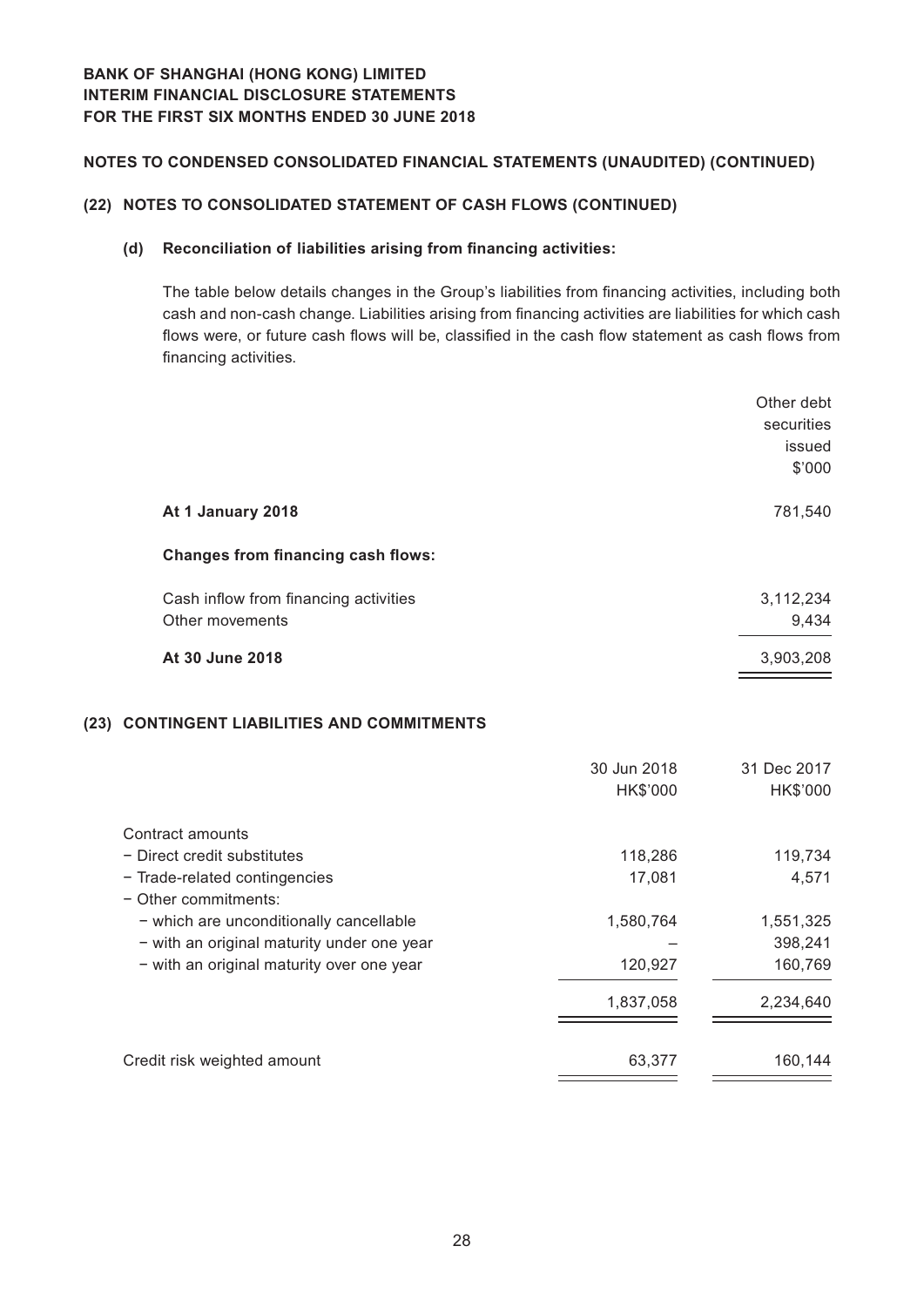## **Notes to Condensed Consolidated Financial Statements (Unaudited) (CONTINUED)**

#### **(24) FAIR VALUE OF FINANCIAL INSTRUMENT**

#### **(a) Financial assets and liabilities measured at fair value**

Fair value estimates are generally subjective in nature, and are made as of a specific point in time based on the characteristics of the financial instruments and relevant market information. The Group measures fair value using the following fair value hierarchy that reflects the significance of the inputs used in making the measurements:

Level 1: fair value measured using quoted market prices (unadjusted) in active markets for identical assets and liabilities.

Level 2: fair value measured using valuation techniques based on observable inputs, either directly or indirectly. This category includes quoted prices in active markets for similar financial instruments, or quoted prices for identical or similar instruments in markets that are considered less than active, or other valuation techniques where all significant inputs are directly or indirectly observable from market data.

Level 3: fair value measured using significant unobservable inputs. This category includes inputs to valuation techniques not based on observable data and the unobservable inputs have a significant effect on the instrument's valuation. This category includes instruments that are valued based on quoted prices for similar instruments where significant unobservable adjustments or assumptions are required to reflect difference between the instruments.

Where available, the most suitable measure for fair value is the quoted market price. In the absence of organised secondary markets for most of the unlisted securities and over-the-counter derivatives, direct market prices of these financial instruments may not be available. The fair values of such instruments are therefore calculated based on established valuation techniques using current market parameters or market prices provided by counterparties.

The fair value of forward foreign exchange contracts is determined using forward exchange market rates at the reporting date. For other derivative financial instruments, the Group uses estimated discounted cash flows to determine their fair value and the discount rate used is a discount rate at the end of the reporting period applicable for an instrument with similar terms and conditions.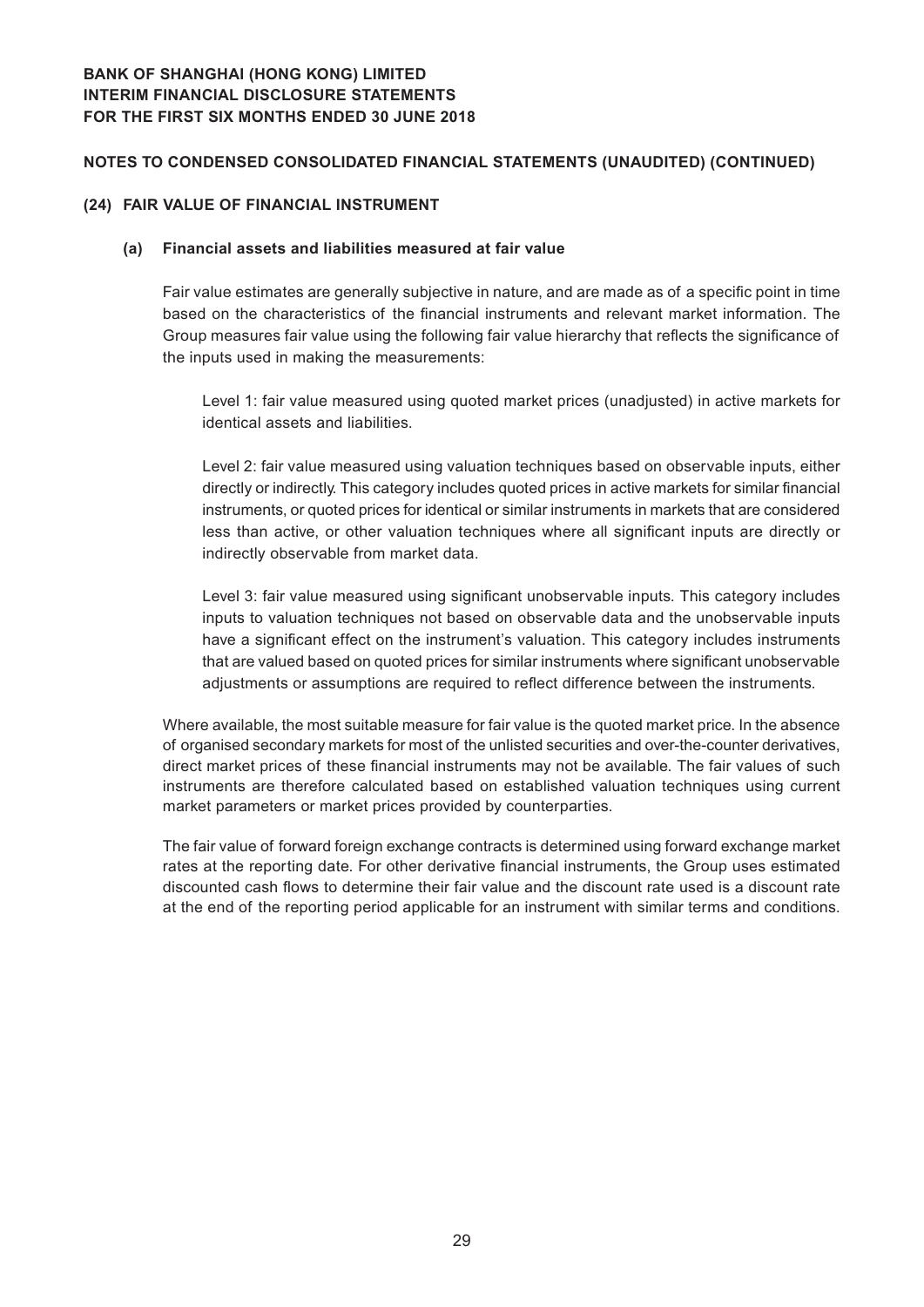## **(24) FAIR VALUE OF FINANCIAL INSTRUMENT (CONTINUED)**

#### **(a) Financial assets and liabilities measured at fair value (continued)**

The table below analyses financial instruments, measured at fair value as at 30 June 2018 and 31 December 2017, by the level in the fair value hierarchy into which the fair value treatment is categorised.

| Level 1<br>Level 2<br>Level 3<br>Total<br>HK\$'000<br>HK\$'000<br>HK\$'000<br>HK\$'000<br><b>Recurring fair value</b><br>measurements<br><b>Assets</b><br>Trading assets<br>4,869<br>4,869<br>Derivative financial assets<br>53,379<br>53,379<br>4,172,180<br>Investment securities<br>1,631,201<br>130,575<br>5,933,956<br><b>Liabilities</b><br>Derivative financial liabilities<br>130,947<br>130,947<br>At 31 December 2017<br>Level 1<br>Level <sub>2</sub><br>Level 3<br>Total<br>HK\$'000<br>HK\$'000<br>HK\$'000<br>HK\$'000<br><b>Recurring fair value</b><br>measurements<br><b>Assets</b><br>Derivative financial assets<br>19,535<br>19,535<br>110,884<br>Investment securities<br>644,793<br>1,925,058<br>2,680,735<br>51,230<br>51,230<br><b>Trading securities</b><br><b>Liabilities</b><br>Derivative financial liabilities<br>19,294<br>19,294 | At 30 June 2018 |  |  |
|-----------------------------------------------------------------------------------------------------------------------------------------------------------------------------------------------------------------------------------------------------------------------------------------------------------------------------------------------------------------------------------------------------------------------------------------------------------------------------------------------------------------------------------------------------------------------------------------------------------------------------------------------------------------------------------------------------------------------------------------------------------------------------------------------------------------------------------------------------------------|-----------------|--|--|
|                                                                                                                                                                                                                                                                                                                                                                                                                                                                                                                                                                                                                                                                                                                                                                                                                                                                 |                 |  |  |
|                                                                                                                                                                                                                                                                                                                                                                                                                                                                                                                                                                                                                                                                                                                                                                                                                                                                 |                 |  |  |
|                                                                                                                                                                                                                                                                                                                                                                                                                                                                                                                                                                                                                                                                                                                                                                                                                                                                 |                 |  |  |
|                                                                                                                                                                                                                                                                                                                                                                                                                                                                                                                                                                                                                                                                                                                                                                                                                                                                 |                 |  |  |
|                                                                                                                                                                                                                                                                                                                                                                                                                                                                                                                                                                                                                                                                                                                                                                                                                                                                 |                 |  |  |
|                                                                                                                                                                                                                                                                                                                                                                                                                                                                                                                                                                                                                                                                                                                                                                                                                                                                 |                 |  |  |
|                                                                                                                                                                                                                                                                                                                                                                                                                                                                                                                                                                                                                                                                                                                                                                                                                                                                 |                 |  |  |
|                                                                                                                                                                                                                                                                                                                                                                                                                                                                                                                                                                                                                                                                                                                                                                                                                                                                 |                 |  |  |
|                                                                                                                                                                                                                                                                                                                                                                                                                                                                                                                                                                                                                                                                                                                                                                                                                                                                 |                 |  |  |
|                                                                                                                                                                                                                                                                                                                                                                                                                                                                                                                                                                                                                                                                                                                                                                                                                                                                 |                 |  |  |
|                                                                                                                                                                                                                                                                                                                                                                                                                                                                                                                                                                                                                                                                                                                                                                                                                                                                 |                 |  |  |
|                                                                                                                                                                                                                                                                                                                                                                                                                                                                                                                                                                                                                                                                                                                                                                                                                                                                 |                 |  |  |
|                                                                                                                                                                                                                                                                                                                                                                                                                                                                                                                                                                                                                                                                                                                                                                                                                                                                 |                 |  |  |
|                                                                                                                                                                                                                                                                                                                                                                                                                                                                                                                                                                                                                                                                                                                                                                                                                                                                 |                 |  |  |
|                                                                                                                                                                                                                                                                                                                                                                                                                                                                                                                                                                                                                                                                                                                                                                                                                                                                 |                 |  |  |
|                                                                                                                                                                                                                                                                                                                                                                                                                                                                                                                                                                                                                                                                                                                                                                                                                                                                 |                 |  |  |
|                                                                                                                                                                                                                                                                                                                                                                                                                                                                                                                                                                                                                                                                                                                                                                                                                                                                 |                 |  |  |
|                                                                                                                                                                                                                                                                                                                                                                                                                                                                                                                                                                                                                                                                                                                                                                                                                                                                 |                 |  |  |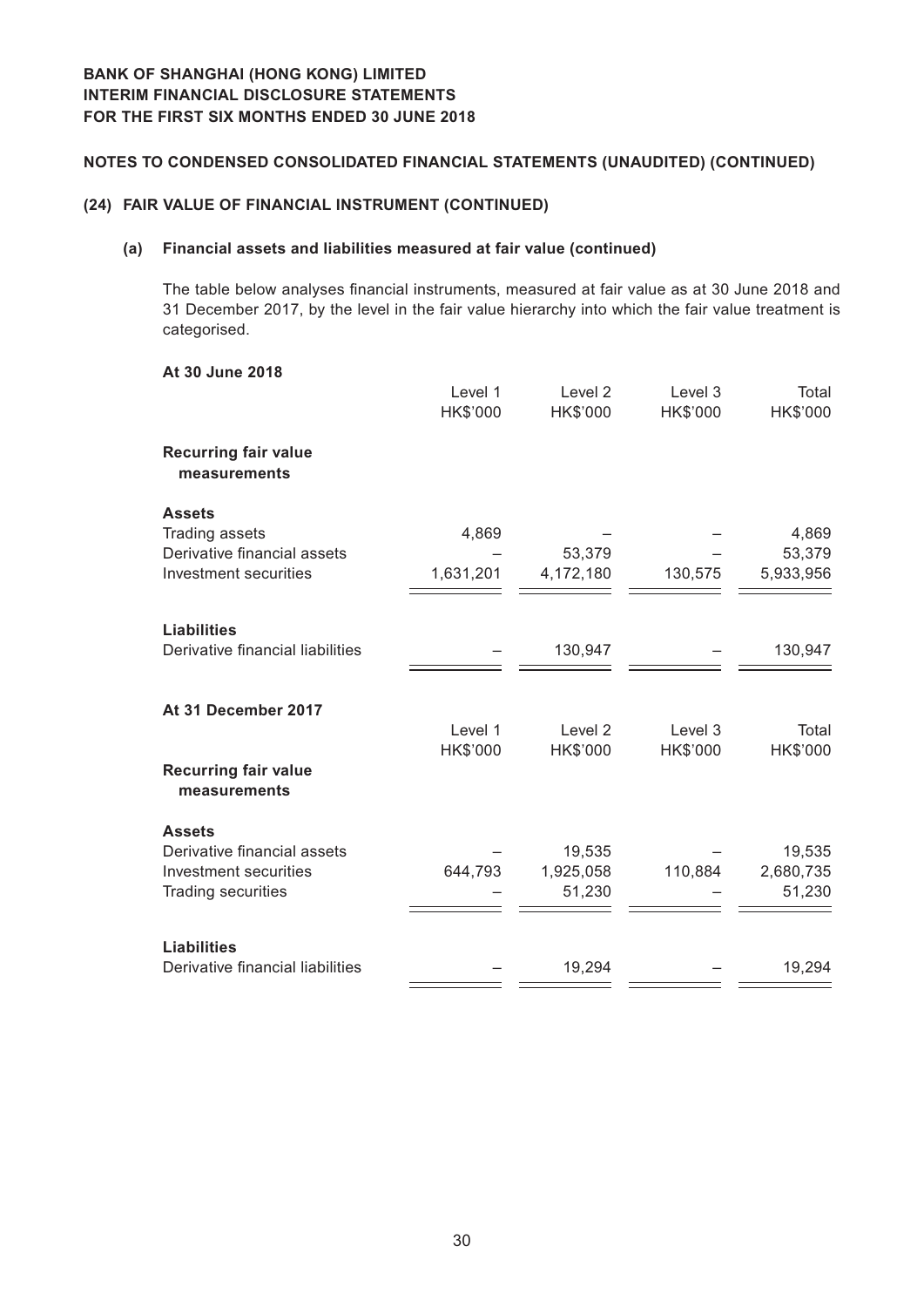## **(24) FAIR VALUE OF FINANCIAL INSTRUMENT (CONTINUED)**

#### **(a) Financial assets and liabilities measured at fair value (continued)**

During the six months ended 30 June 2018 and the year of 2017, there were no transfers of financial instruments between Level 1 and Level 2. The Group's policy is to recognise transfers between levels of fair value hierarchy as at the end of the reporting period in which they occur.

The fair value of the debt securities in Level 2 is determined using broker quotes as at the end of the reporting period.

#### *Valuation of financial instruments with significant unobservable inputs*

The fair value of fair value through other comprehensive income/available-for-sale investment securities in Level 3 is determined using significant inputs from the most recent transactions. As at 30 June 2018, it is estimated that with all other variable held constant, an increase/decrease in the price of same products by 5% would have increased/decreased the Group's equity by \$4.9 million (2017: \$4.6 million).

The following table shows a reconciliation from the beginning balance to the ending balance for fair value measurements in Level 3 of the fair value hierarchy:

|                                                                            | 30 Jun 2018 | 31 Dec 2017 |
|----------------------------------------------------------------------------|-------------|-------------|
|                                                                            | HK\$'000    | HK\$'000    |
| At 1 January                                                               | 110,884     |             |
| Purchases/Initiation                                                       | 130,575     | 110,884     |
| Sales                                                                      |             |             |
| <b>Settlements</b>                                                         | (110, 884)  |             |
| Transfer in                                                                |             |             |
| Transfer out                                                               |             |             |
| Changes in fair value recognised in the profit or loss                     |             |             |
| - Net income from financial instruments measured                           |             |             |
| at fair value                                                              |             |             |
| At 30 June 2018/31 December 2017                                           | 130,575     | 110,884     |
| Total gains or losses for the period included in profit                    |             |             |
| or loss for assets held at the end of the reporting<br>period recorded in: |             |             |
| - Net income from financial instruments measured                           |             |             |
| at fair value                                                              |             |             |
|                                                                            |             |             |